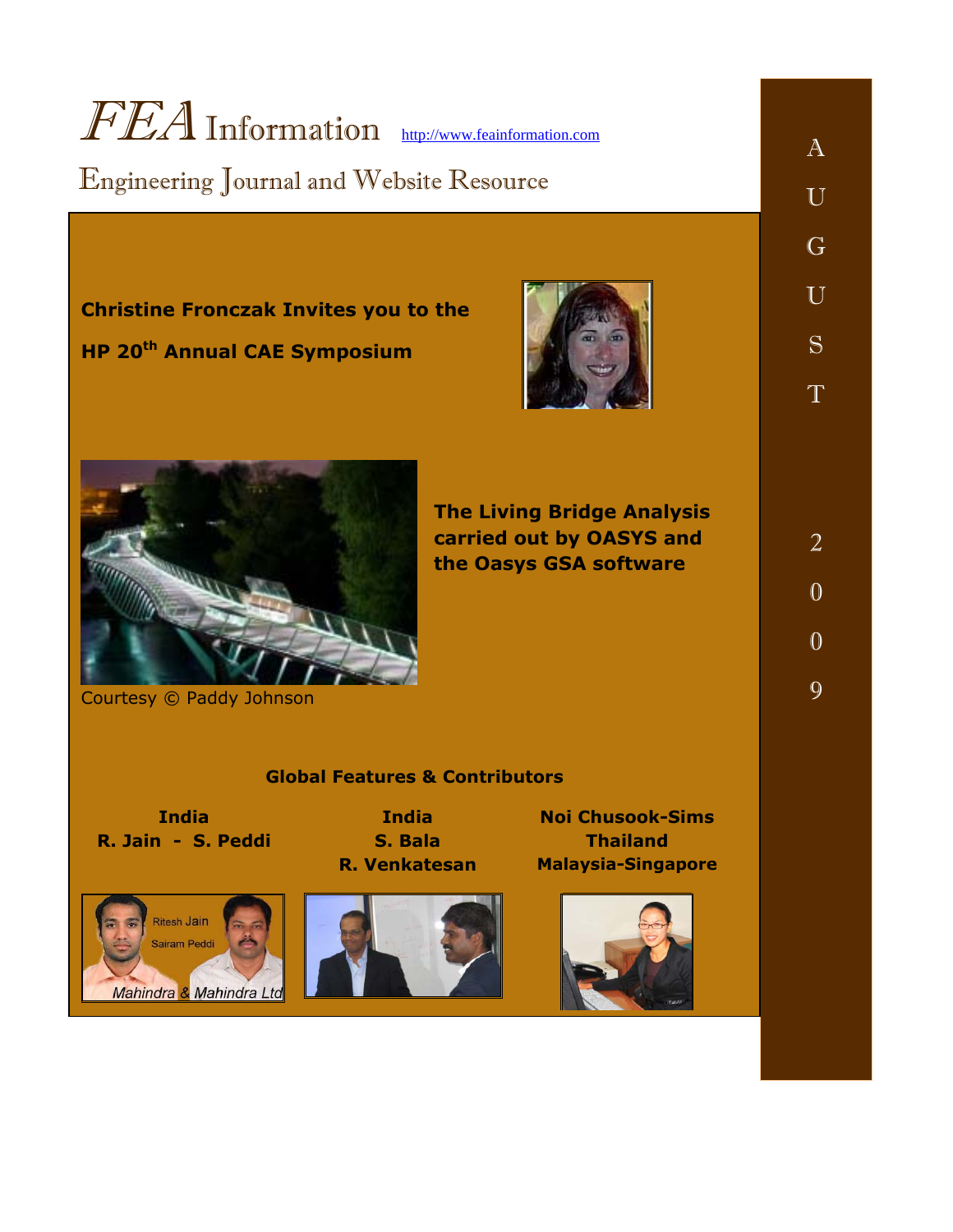Welcome to the August Edition with interesting articles and features among them being:

Jain and S. Peddie "Changing Rules –Pedestrian Protection"

A new section for Thailand, Malaysia and Singpore by Noi Chusook-Sims

GSA software used for the Living Bridge- OASYS

A featured article of interest about Chandra X-Ray Observatory and don't miss our featured paper excerpt Crash Simulation of an F1 Racing Car Front Impact Structure to be entirely read on line.

You will notice that as of this issue we are using the full link URL inclusive of the http. This is being created since we have found it is easier to see the full link where someone is being forwarded. Additionally, we have found that many Adobe older versions do not recognize the embedded links. If you find a link that is inaccurate, in this issue we apologize and will correct it.

Sincerely,

### FEA Information Inc.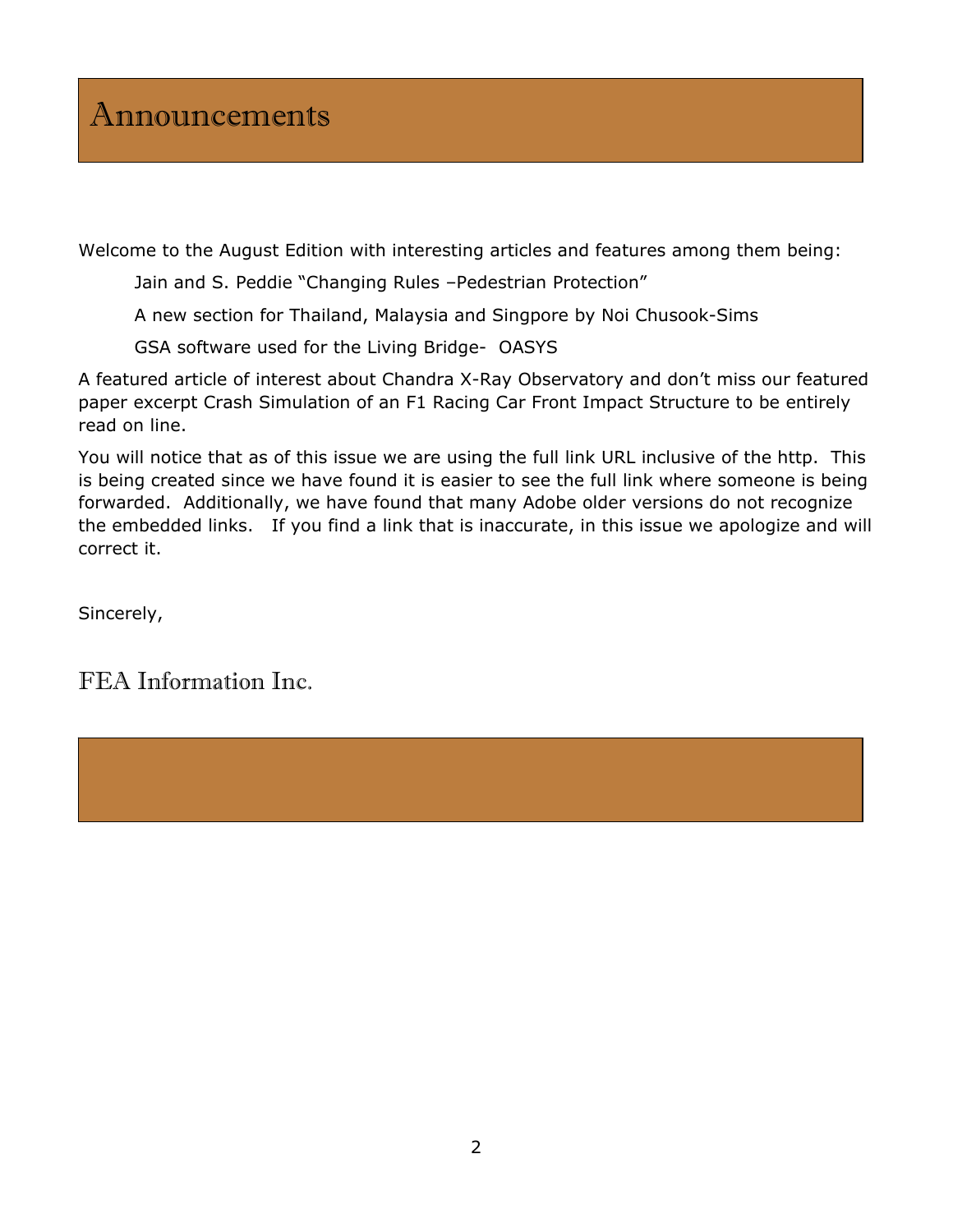### **Table of Contents**

| 4              | FEA Information Platinum Participants                                        |
|----------------|------------------------------------------------------------------------------|
| 5              | 3rd ANSA & µETA International Conference                                     |
| 6              | FEATURED PAPER - Crash Simulation of an F1 Racing Car Front Impact Structure |
| $\overline{7}$ | Changing Rules - Pedestrian Protection                                       |
| 9              | Annual HP CAE Symposium                                                      |
| 10             | <b>India News</b>                                                            |
| 11             | Thailand - Singapore - Malaysia - A Growing Market for Engineering           |
| 12             | ETA - Design Process Reduces Mass                                            |
| 13             | The Living Bridge - GSA Products - OASYS                                     |
| 14             | Interest Feature Chandra X-ray Observatory                                   |
| 16             | Case Study - by Predictive Engineering                                       |
| 18             | Pre-Prost Processors - Model Editing                                         |
| 19             | <b>Educational Community Listing</b>                                         |
| 20             | LS-DYNA Distributor                                                          |
| 23             | <b>FEA Consultants</b>                                                       |
| 24             | Software - Hardware Alliances                                                |
| 27             | <b>Training Courses</b>                                                      |
| 28             | Conferences - Events & Review Section                                        |
| 36             | Press Releases                                                               |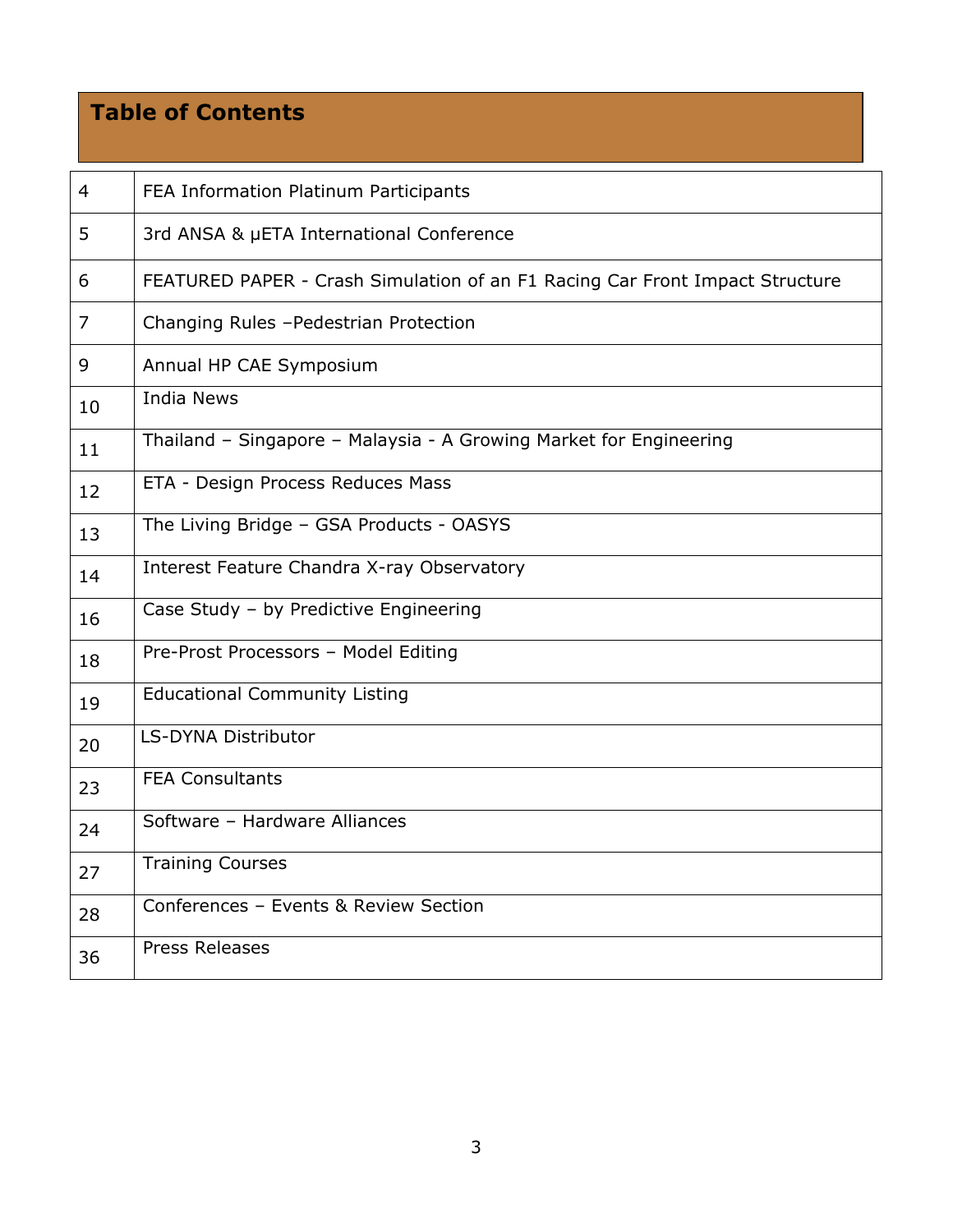

## **FEA Information Platinum Participants**

| <b>OASYS Ltd:</b><br>http://www.oasys-<br>software.com/dyna/en/ | <b>JSOL Corporation:</b><br>http://www.jri-<br>sol.co.jp/english/cae | HP:<br>http://www.hp.com/ |
|-----------------------------------------------------------------|----------------------------------------------------------------------|---------------------------|
| ETA:                                                            | INTEL:                                                               | <b>ESI Group:</b>         |
| http://www.eta.com                                              | http://www.intel.com                                                 | http://www.esi-group.com  |
| <b>BETA CAE Systems S.A.:</b>                                   | <b>APTEK:</b>                                                        | <b>PANASAS:</b>           |
| http://www.beta-cae.com                                         | http://www.aptek.com                                                 | http://www.panasas.com    |
| NEC:                                                            | <b>Voltaire:</b>                                                     | <b>CRAY:</b>              |
| http://www.nec.com                                              | http://www.voltaire.com                                              | http://www.cray.com       |
| LSTC:<br>http://www.lstc.com                                    |                                                                      |                           |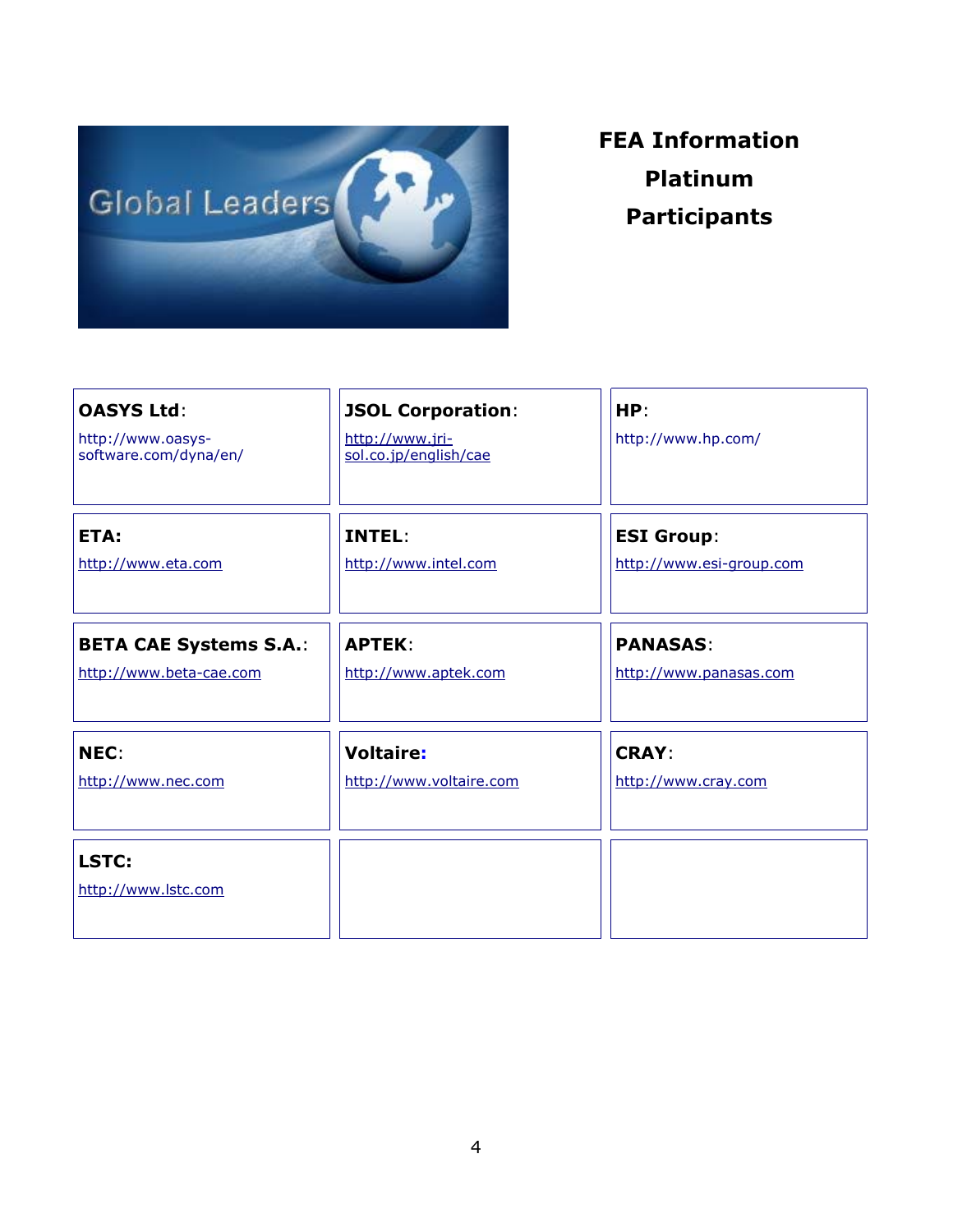

## **3rd ANSA & µETA International Conference September 9-11, 2009**

In order to keep a low overall budget for the participants, there is no participation fee. http://www.beta-cae.gr/3rd\_conference\_announcement.htm#registration

BETA CAE Systems S.A. will be honored to host as Keynote Speakers to the 3rd ANSA & µETA International Conference, two distinguished guests: Mr. Hiroo Yamaoka of TOYOTA Motor Corporation, and Mr. Toshihiro Araki of Nissan Motor Company.

Mr. Yamaoka and Mr. Araki have distinguished careers, they hold prominent positions at their organizations and they have outstanding achievements in CAE. We are specially honored by their acceptance to attend to the the 3rd ANSA & µETA International Conference as Keynote Speakers and by the unique opportunity that they will offer to the participants to benefit from their speeches.

Mr. Hiroo Yamaoka is Project General Manager at the Advanced CAE Division of TOYOTA Motor Corporation, Japan. Future Innovative CAE for Next-Generation Vehicle Development

The latest vehicle CAE applications to each discipline, fulfilling the requirements for the economical and environmental-friendly vehicles, are introduced in this presentation.

The future CAE tasks towards the resolution of remaining issues are also discussed, with examples of interactive or cosimulated trial analysis results.

Mr. Toshihiro Araki is General Manager of the Integrated CAE Department of the Vehicle Component Technology Development Division of Nissan Motor Company, Japan.

CAE contribution to vehicle development in NISSAN This presentation deals with the terms of "CAE value" and "CAE technology development way" as these are treated within a high-technology CAE environment.

It is shown how "CAE value" is evaluated by several indices based on vehicle development cost and performance achievement. "CAE technology development way" is explained on the basis of R&D technology strategy.

Free registration:

In order to keep a low overall budget for the participants, there is no participation fee.

Nevertheless, your registration is essential for the organization of the event.

Registration includes coffee breaks, dinner on September 8th, and meals on September 9th, 10th and 11th, 2009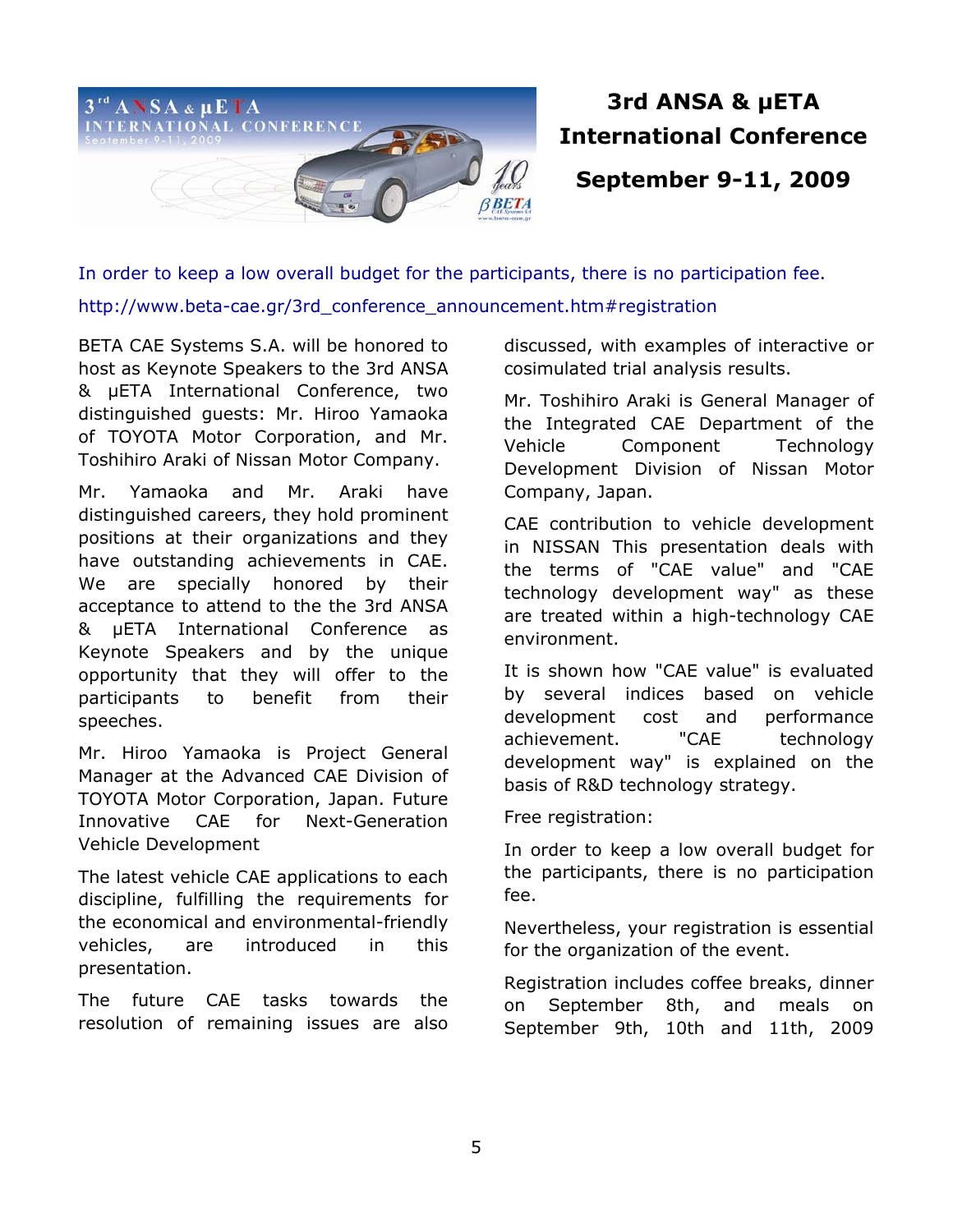

### **FEATURED PAPER**

**Available On Line Crash Simulation of an F1 Racing Car Front Impact Structure** 

### **<http://www.dynalook.com/european-conf-2009/B-I-02.pdf>**

### **Crash Simulation of an F1 Racing Car Front Impact Structure**

Formula 1 motorsport is a platform for maximum race car driving performance resulting from high-tech developments in the area of lightweight materials and aerodynamic design. In order to ensure the driver's safety in case of high-speed crashes, special impact structures are designed to absorb the race car's kinetic energy and limit the decelerations acting on the human body. These energy absorbing structures are made of laminated composite sandwich materials like the whole monocoque chassis - and have to meet defined crash test requirements specified by the FIA. This study covers the crash behaviour of the nose cone as the F1 racing car front impact structure. Finite element models for dynamic simulations with the explicit solver LS-DYNA are developed with the emphasis on the composite material modelling. Numerical results are compared to crash test data in terms of deceleration levels, absorbed energy and

crushing mechanisms. The validation led to satisfying results and the overall conclusion that dynamic simulations with LS-DYNA can be a helpful tool in the design phase of an F1 racing car front impact structure.

Micromechanics analysis applied to the modeling of aluminum honeycomb and EPS foam composites

A 3D Finite Element model of an innovative composite material, configured as a layer of expanded aluminum honeycomb placed on top of a layer of expanded polystyrene foam, has been developed and validated against experimental data obtained from quasistatic tests. Ls-Prepost was used to generate the model. Ls-Dyna was used to simulate the behavior of this material under compressive loads. The full publications can be read at:

**[http://www.dynalook.com/european](http://www.dynalook.com/european-conf-2009/B-I-02.pdf) [-conf-2009/B-I-02.pdf](http://www.dynalook.com/european-conf-2009/B-I-02.pdf)**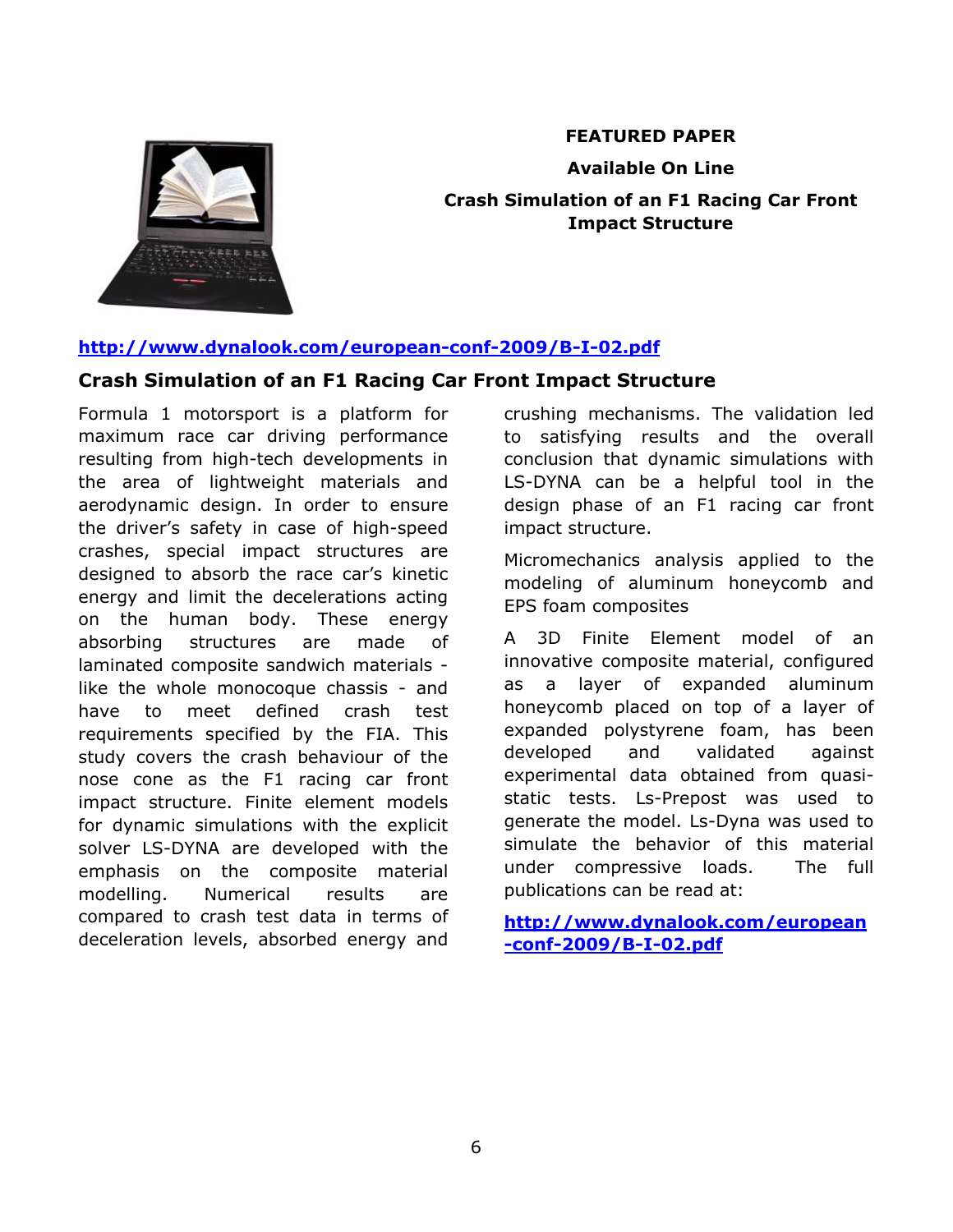### **Changing Rules –Pedestrian Protection Courtesy: Ritesh Jain/ Sairam Peddi (Mahindra & Mahindra Ltd, Mumbai, India)**

Pedestrian casualties due to road accident are of a growing concern in most of the

countries. To mitigate pedestrian injuries in Automotive impact, research has shown that the changes in the frontal portion of a vehicle, can lead to reduction in the number of fatalities and serious injuries. As a result, several pedestrian protection methods have been developed; EEVC (European Enhanced Vehicle-safety Committee), ISO (International organization for standardization), IHRA (International Harmonized Research Activity) pedestrian protection test method. The regulations and technical standards based on these test methods ("technical standards for pedestrian protection") have been examined by each organization and European, Japanese, Global (proposal) technical standards have developed. European technical standards have gone through lot of changes since the time it started. The European regulation 78/2009 was finally adopted on January 14th, 2009, and published on February 2nd, 2009. The old phase 2 will include modified test parameters and a new time schedule. The different phases of the regulation will come into effect in a total of eight stages, depending on vehicle categories and masses. According to the new regulation, the vehicles which will be launched till 2012 should comply with Phase-I regulation described in 102/2003/EC. And after the 2013 all new vehicle (M1) should meet the modified phase-II regulation which is described in ECE 78/2009.



Fig:1 Pedestrian Protection Concept



Fig:2 Fatality by Transport mode in EU countries 2007.

Moreover, for evaluating the pedestrian injuries at the time of pedestrian impact with vehicle, impactors like head-form, lower leg forms, upper leg forms have been used. Degree of severity of injury is evaluated by loading/impact levels on these impactors. These impactors require high amount of Bio-fidelity (closer representation of human body parts) and high injury evaluation ability (better correlation with human injuries).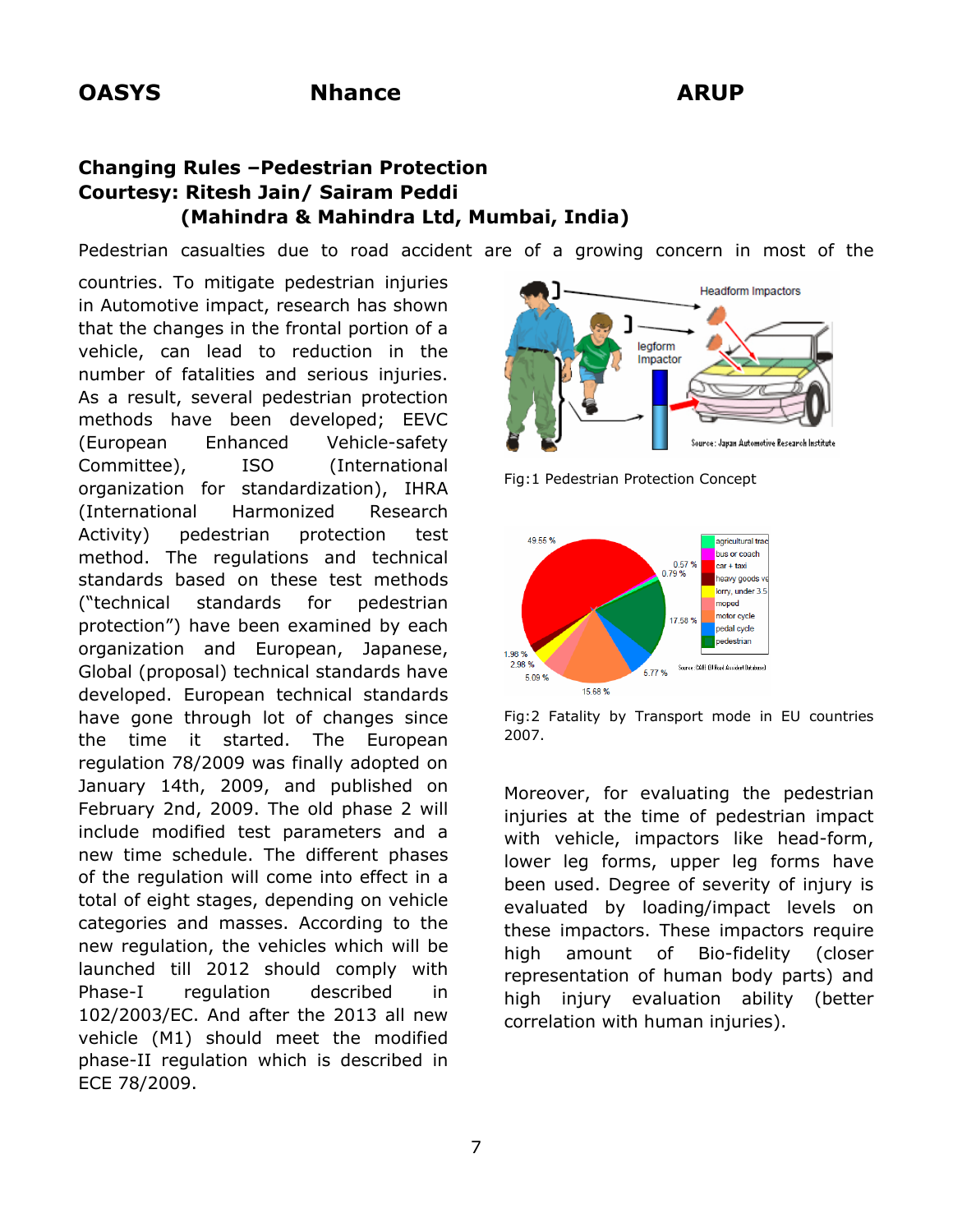

istice: Japan Automotive Research Institut

While the pedestrian legform impactor produced by TRL which was developed in the 1990s has been used in the EEVC Pedestrian Protection Test Method, bone parts are made as a rigid body, and moreover, it is considered to be difficult to

properly evaluate leg injuries due to the lack of bio-fidelity and insufficiencies in the measuring instruments incorporated. Thus, currently, ECE/WP29/GRSP ("GRSP") of the United Nations has focused its attention on "flexible pedestrian legform impactor" which has a higher level of bio-fidelity than conventional impactors, enabling more accurate injury evaluation. As a results, GRSP established the Flexible Pedestrian Legform Impactor Technical Evaluation Subgroup under GRSP/INF-GR-PS (Informal Group on Pedestrian Safety) to conduct technical evaluation activities on these impactors.

The flexible pedestrian legform impactor type GT prototype (Type GT prototype) was developed in 2006 (February). However, a validation of the bio-fidelity and a round of discussion on implementation are on the way.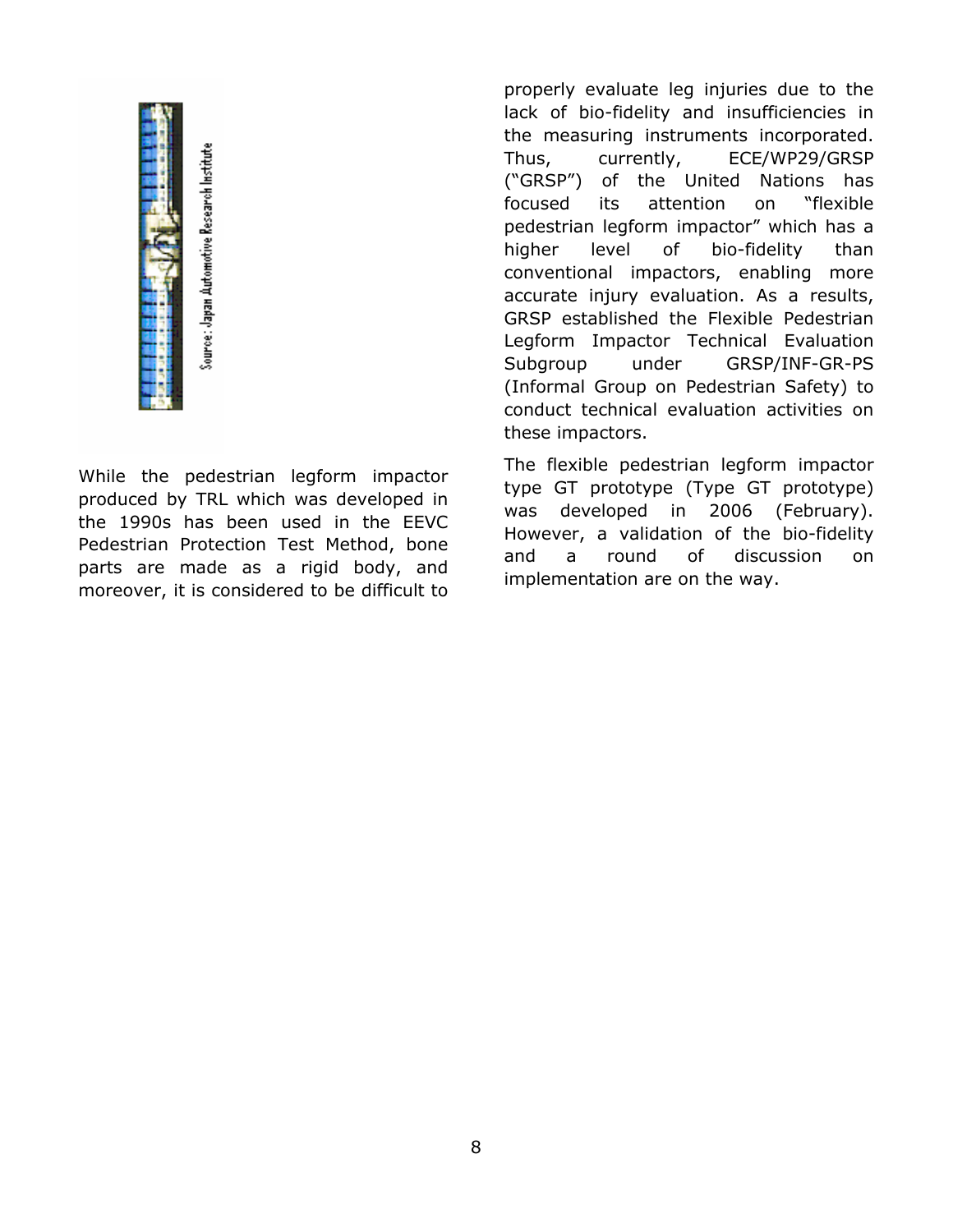

Christine Fronzcak, invites you to the Exclusive One-Day 20<sup>th</sup> Annual HP CAE Symposium October 01, 2009

### **Our Event is Free, but space is limited – Register today.**

http://h30463.www3.hp.com/rsvp/invitation/registration.asp

Bringing together over 20 of the industry's leading CAE experts for a one-day exclusive symposium to discuss optimizing your design through simulation.

Presentations will include keynotes and sessions from HP, Intel, Microsoft and the leading CAE software providers. Also included in the tracks will be presentations on CAE benchmarks, server and blade roadmaps, HP technology differentiators and software solutions from our CAE partners.

Starting the morning we will have keynote speaker Ed Turkel, HP, followed by the Analyst Keynote Presentation, The rise of Simulation by Keith Meintjes (CPDA) - Dr. Meintjes is an acknowledged automotive industry expert who previously worked at General Motors (GM) where he was HP CAE SYMPOSIUM

responsible for requirements for GM's global CAE High Performance Computing (HPC) systems.

Among the many presenters are:

**Dilip Bhalsod, LSTC** 

**Dr. Reza Sadeghi, MSC Software Vela Ganesan, ESI Group** 

**Rochard Dracott, Intel** 

Additional presentations at our symposium are by ANSYS, Altair, ACUSIM, EXA, CD-Adapco, Simulia, Siemens, CEI, and HP.

Our keynote Premiere sponsors are Intel and Microsoft.

<http://h30463.www3.hp.com/rsvp/invitation/invitation.asp?id=/m1c9c3a7-2CL7Z0OO8KH0>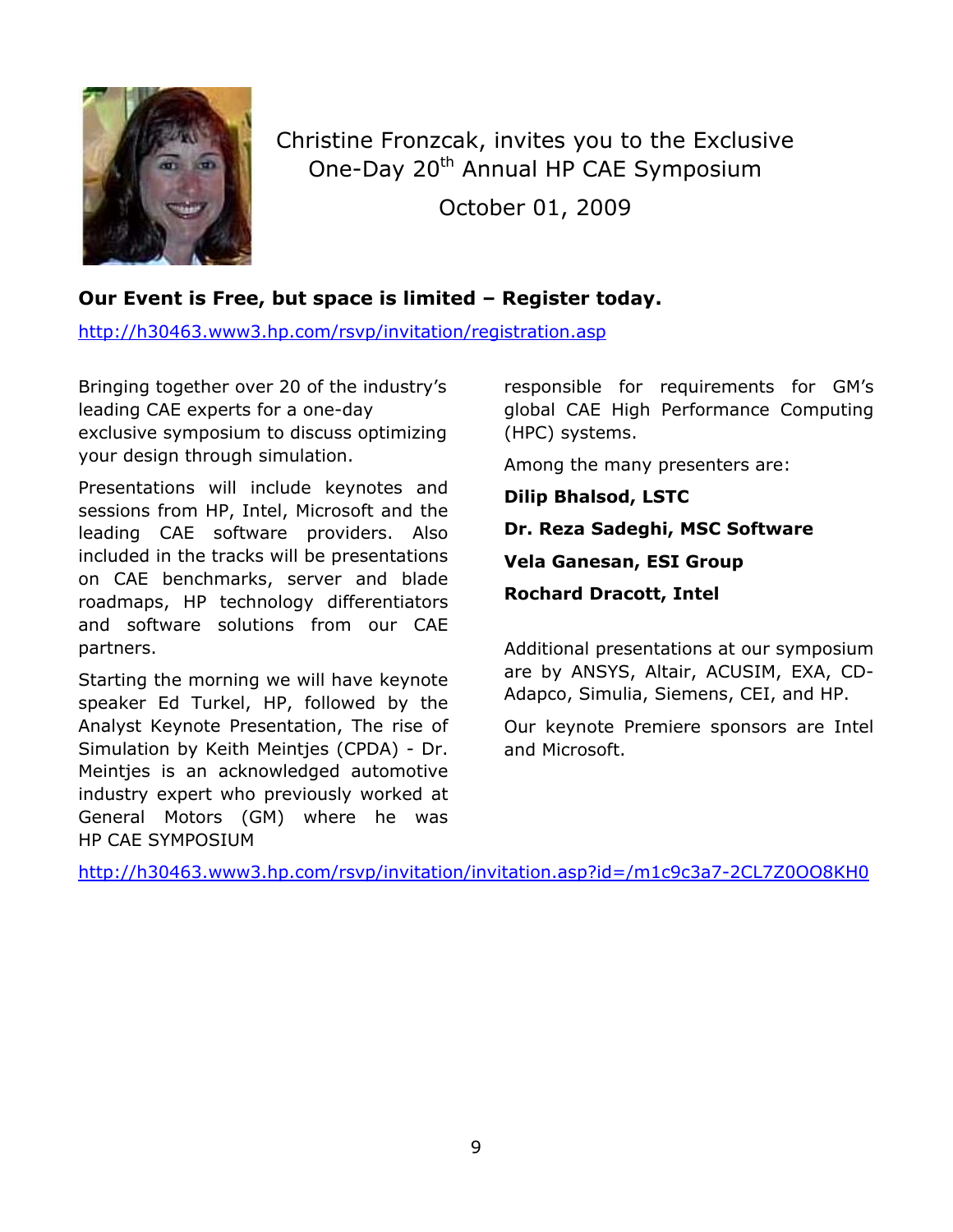

## **India News Suri Bala, LSTC, visits EASi facility in India**

 (Note: Article from India participants can be located on page 3 "Changing Rules – Pedestrian Protection" Courtesy of Mahindra)

With the large and growing LS-DYNA commercial user base in India using LS-DYNA, and the support of customers by EASi Engineering and Nhance (Arup), LSTC engineers make regular visits for training, support and meeting the LS-DYNA customers. In addition to commercial customers EASi and Nhance respectively sell and support the educational institutions. Additionally, selling LS-DYNA to the educational community in India is CADFEM India. There are many software solutions that include LS-DYNA or interfaced to LS-DYNA. Among these are Cranes Software-ETA eta/DYNAFORM and VPG, sold through Cranes Software in India. Beta CAE's ANSA (sold through EASi). Oasys Primer, D3Plot and other software by Oasys sold through Nhance.

On the recent visit in July, Suri Bala's presented New Features in LS-DYNA.

EASi arranged workshop sessions with Suri Bala, for their customers to share and learn the best practices & latest developments in LS-DYNA. EASi customers spanned from Automotive, Aerospace, Consumer Durable, Heavy Engineering, Marine & General engineering sectors.

Suri emphasized the latest version Barriers & Dummies provided at no fee with LS-DYNA. The new dummy/barrier models provide a greatly enhanced environment for the engineers.

Ramesh and Suri exchanged ways to enhance customer use, future classes, workshops, and direct customer visits. These customer visits are specific to the applications being used.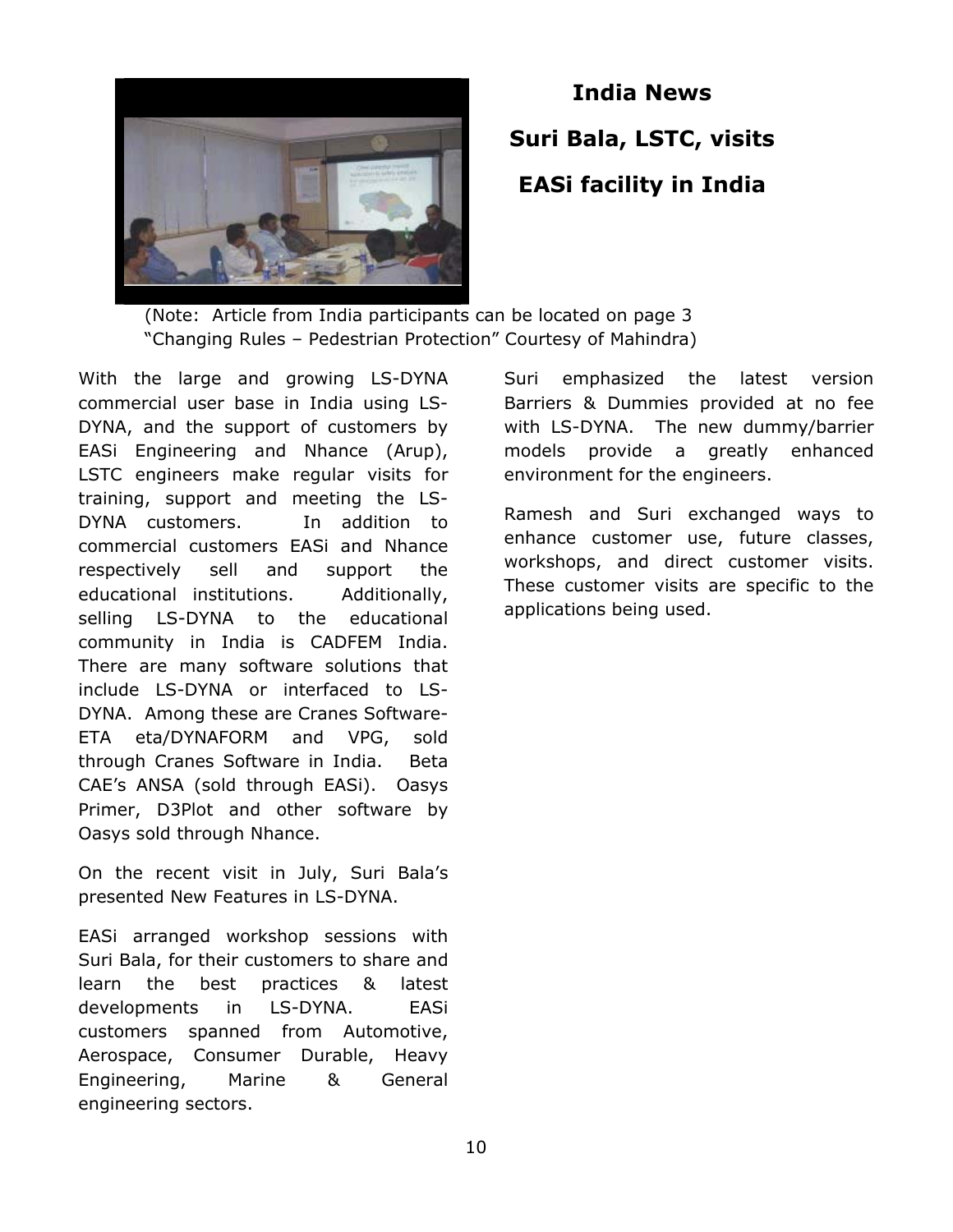

## **Thailand – Singapore - Malaysia A Growing Market for Engineering August Introduction - Thailand**

by Kanda Chusook-Sims

Kanda Chusook-Sims (Noi) has an introductory LS-DYNA program being introduced September 15th in Thailand, for education and commercial institutions. Please pass this invitation to students, professors and interested parties. Noi graduated from Chiang Mai University, with a degree in Political Science and Public Administration. Currently employed by LSTC and located in Livermore, CA., Noi, among her other interests is now concentrating on promoting LS-DYNA in Thailand. Noi will have articles on Thailand, Singapore and Malaysia. You can reach her at [noi@lstc.com](mailto:noi@lstc.com) with your interests and questions on LS-DYNA in those regions.

### **Introduction to Thailand**

The first university in Thailand, namely Chulalongkorn University, was established over 80 years ago. Later on, more universities were founded, each specializing in a specific field: Thammasat University in social sciences (law, political science, liberal arts), Silpakorn University in Fine Arts, Kasetsart University in agriculture, and the University of Medical Sciences (now Mahidol University).

Thereafter, came new comprehensive universities: Chiengmai University, Khonkhaen University, and Prince of Songkhla University. During the same period, the traditional one-field universities began to expand to offer degrees in other fields. Also in that same decade, three technical colleges at Thonburi, North Bangkok and Ladkrabang were merged into one, and upgraded to a higher educational institute, the King Mongkut's Institute of Technology.

There are currently over 61 public and private engineering institutes accredited by the Council of Engineers covering civil, electrical, mechanical, chemical, mining, environmental and industrial engineering.

### **Events (if you have an event you would like posted please send it to me)**

ICT & Knowledge Engineering Dec 1-3 2009 – Siam Univ. Bangkok Thailand [http://ict-

ke2009.siam.edu/index.php/ICT-KE2009/ICT-KE2009]

International Conference On Applied Mechanics And Mechanical Engineering 2009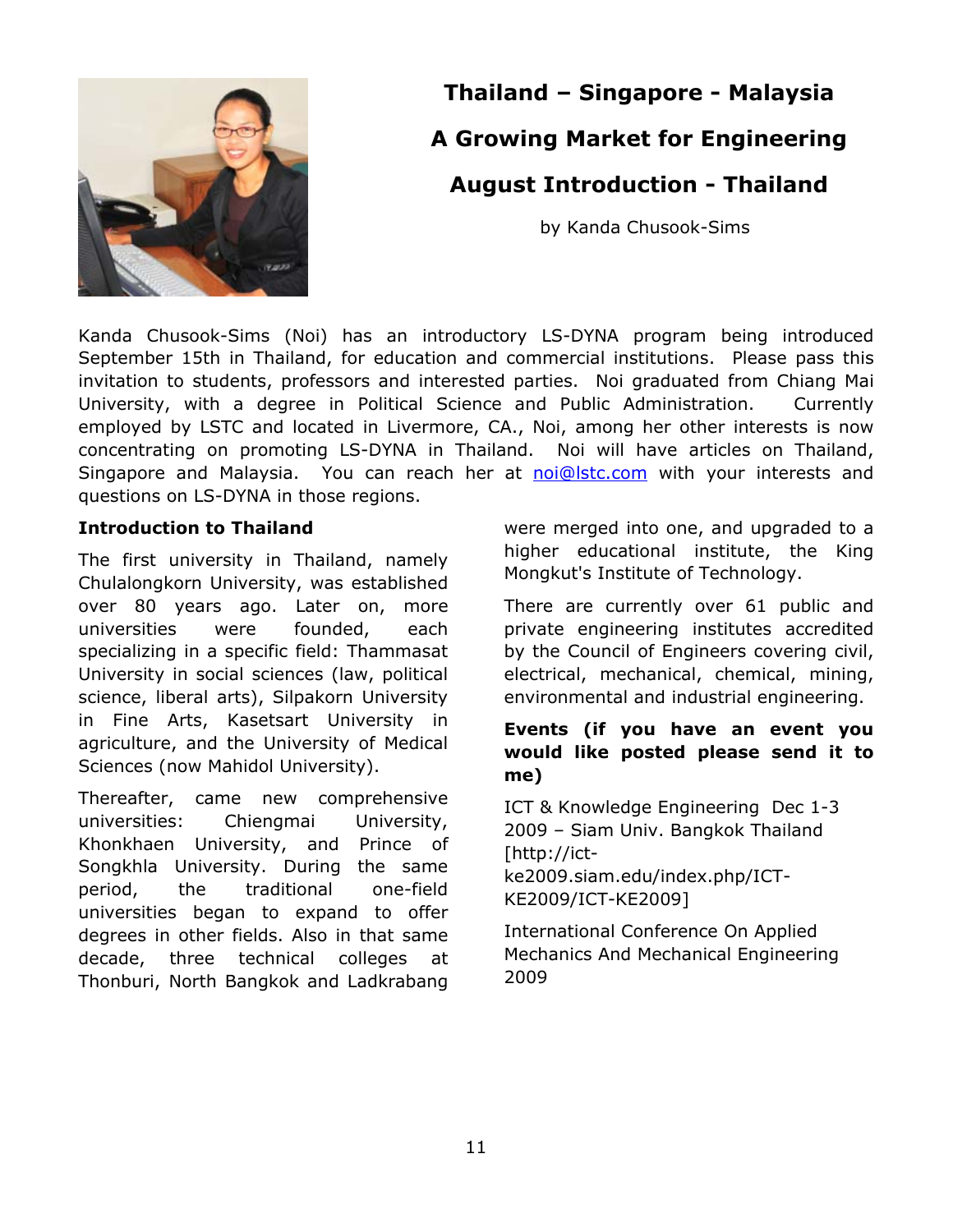

### **Design Process Reduces Mass by 15% on Future Generation Passenger Compartment Phase 2**

FGPC Validation Phase

### **Passenger Compartment Phase 2**

ETA, Inc. achieved 15% on the Future Generation Passenger Compartment (FGPC) Phase 2 by applying its Accelerated Concept to Product (ACP) process. The methodology is a multidisciplinary (MD), 3G (geometry, grade, and gage) holistic design solution, which reduced product mass and cost significantly, while improving crashworthiness, stiffness and quality.

Enlisted by the Auto/Steel Partnership (A/SP) for the FGPC project in 2007, Phase 1 of the FGPC project was a design study based on the ULSAB-AVC to develop a lightweight passenger compartment using Advance High Strength Steel (AHSS). The initial ACP Process could be employed on the diesel variant resulting in a mass reduction of 30% compared with the passenger compartment of the same class, while maintaining the required structural (stiffness, durability) and improving crashworthiness performance.

Recently completed, in Phase 2 (Validation Phase) of FGPC, ETA's advanced engineering team again applied the ACP Process and the lessons learned in Phase 1 to an OEM's present production (2008) donor vehicle. The project achieved a 15% mass reduction of the passenger compartment. Furthermore, the program established that advance joining technology (laser-weld or adhesive

### **ETA Inc.**

bonding) could increase mass reduction of passenger compartment from 15% up to 20%.

The FGPC projects proved that comprehensive goals are achievable using the ACP process as CAE/CAD designs change simultaneously, maximum mass reduction is possible, design robustness and efficiency can be significantly improved. Moreover, the number of components in a system or sub-system can be reduced and manufacturing efficiency can be achieved. Although for this project the process was applied to a steel product, the process is entirely material independent and possible applications are numerous.

### **Phase 1, Executive Summary:**

[http://www.a](http://www.a-sp.net/database/custom/FGPC%20Phase%201%20Final%20Report.pdf)[sp.net/database/custom/FGPC%20Phase](http://www.a-sp.net/database/custom/FGPC%20Phase%201%20Final%20Report.pdf) [%201%20Final%20Report.pdf](http://www.a-sp.net/database/custom/FGPC%20Phase%201%20Final%20Report.pdf) 

Validation Phase, GDIS Conference: [http://www.autosteel.org/AM/Template.cf](http://www.autosteel.org/AM/Template.cfm?Section=Great_Designs_in_Steel_2009_Presentations&TEMPLATE=/CM/ContentDisplay.cfm&CONTENTID=32146) [m?Section=Great\\_Designs\\_in\\_Steel\\_2009](http://www.autosteel.org/AM/Template.cfm?Section=Great_Designs_in_Steel_2009_Presentations&TEMPLATE=/CM/ContentDisplay.cfm&CONTENTID=32146) [\\_Presentations&TEMPLATE=/CM/ContentD](http://www.autosteel.org/AM/Template.cfm?Section=Great_Designs_in_Steel_2009_Presentations&TEMPLATE=/CM/ContentDisplay.cfm&CONTENTID=32146) [isplay.cfm&CONTENTID=32146](http://www.autosteel.org/AM/Template.cfm?Section=Great_Designs_in_Steel_2009_Presentations&TEMPLATE=/CM/ContentDisplay.cfm&CONTENTID=32146)

ETA Engineering Contact: Akbar Farahani Phone: (248) 729-3010 x 243 Email: akbar@eta.com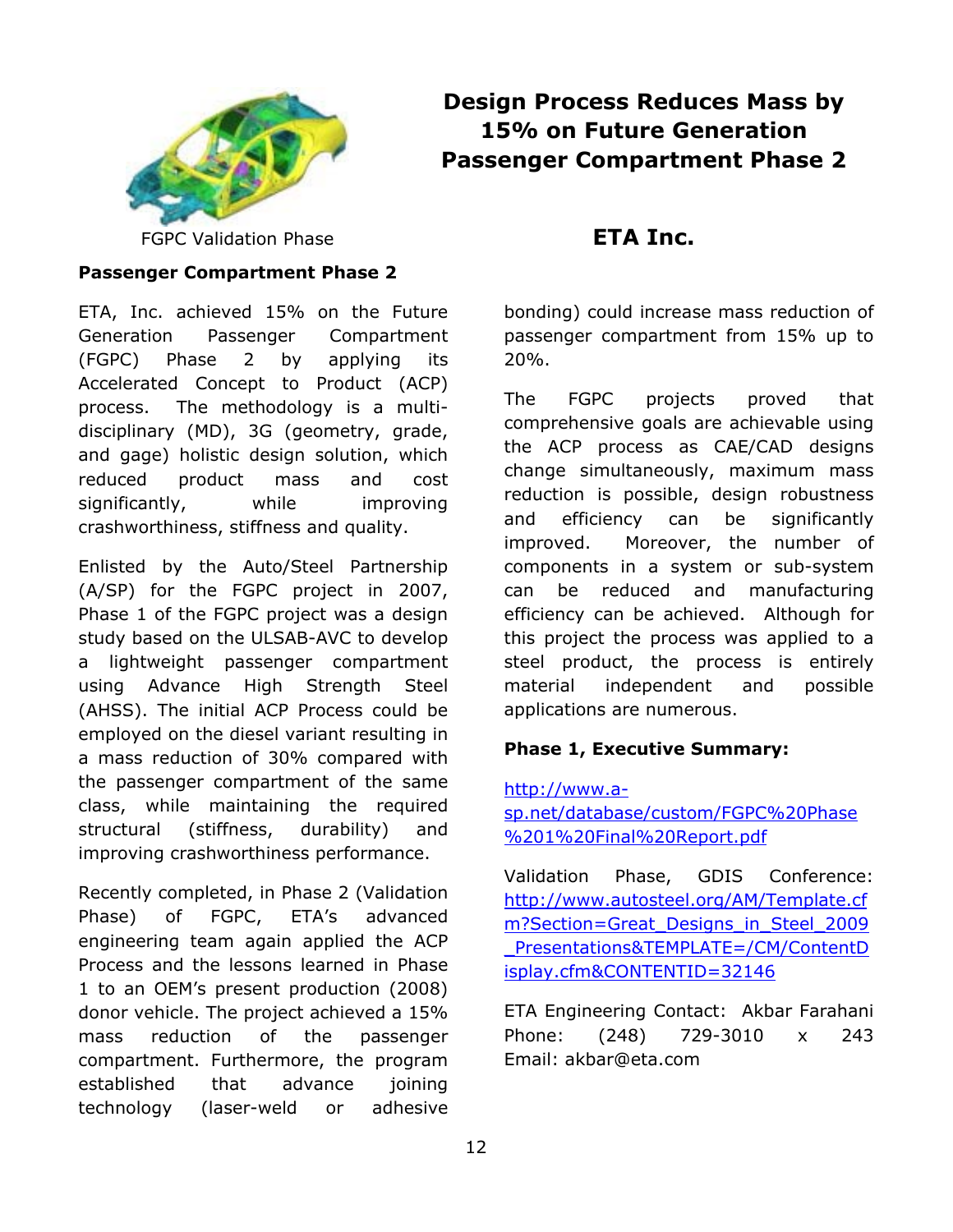

### **GSA Products available:**

GSA Analysis GSA Bridge GSA Building GSA Fabric GSA Suite

<http://www.oasys-software.com/products/structural/gsa/>

©Paddy Johnson

The Living Bridge [http://www.oasys](http://www.oasys-software.com/information/case_studies/living_bridge.shtml)software.com/information/case\_studies/living [bridge.shtml](http://www.oasys-software.com/information/case_studies/living_bridge.shtml) 

The global analysis was carried out using the Oasys GSA software program.

GSA enables you to analyse and design a range of structural models composed of skeletal frames and two-dimensional finite elements, which makes it the perfect tool for the ever increasing demands placed upon structural engineers.

Originally developed in-house at Arup to meet their demanding and diverse requirements, its capabilities have been proven on thousands of complex and prestigious projects world-wide. These include the Swiss Re, Gatwick Air Bridge, Heathrow Terminal 5, Khalifa Stadium, CCTV Building Beijing, 122 Leadenhall Street, and the Angel of the North.

From a simple beam to a complex multistorey building, from a sculpture to a fabric structure or a bridge, GSA is the program to solve your engineering problem.

### **Key Benefits:**

Highly intuitive graphical data generator for rapid model creation and 'sculpting' of existing models

Extensive data checking prevents entry of invalid parameters across the model

A spreadsheet-friendly text file format, full copy-and-paste functionality, and data import in various formats including CIMsteel and DXF all contribute to GSA's reputation for offering excellent interaction with other tools on the engineer's desktop

Model size is limited only by the performance capabilities of the hardware

Display several graphical and tabular views simultaneously with automatic synchronizing across the views

Full on-line program help and logical user interfaces in a familiar environment ensure that minimal learning curves are required

#### **FREE GSA!**

You can now use GSA for free. The trial version is fully functional for 30-days; however when it expires the software will act both as a model results viewer and continue to work with a limited capacity. You are only limited by linear static analysis, 50 nodes or elements, and your imagination!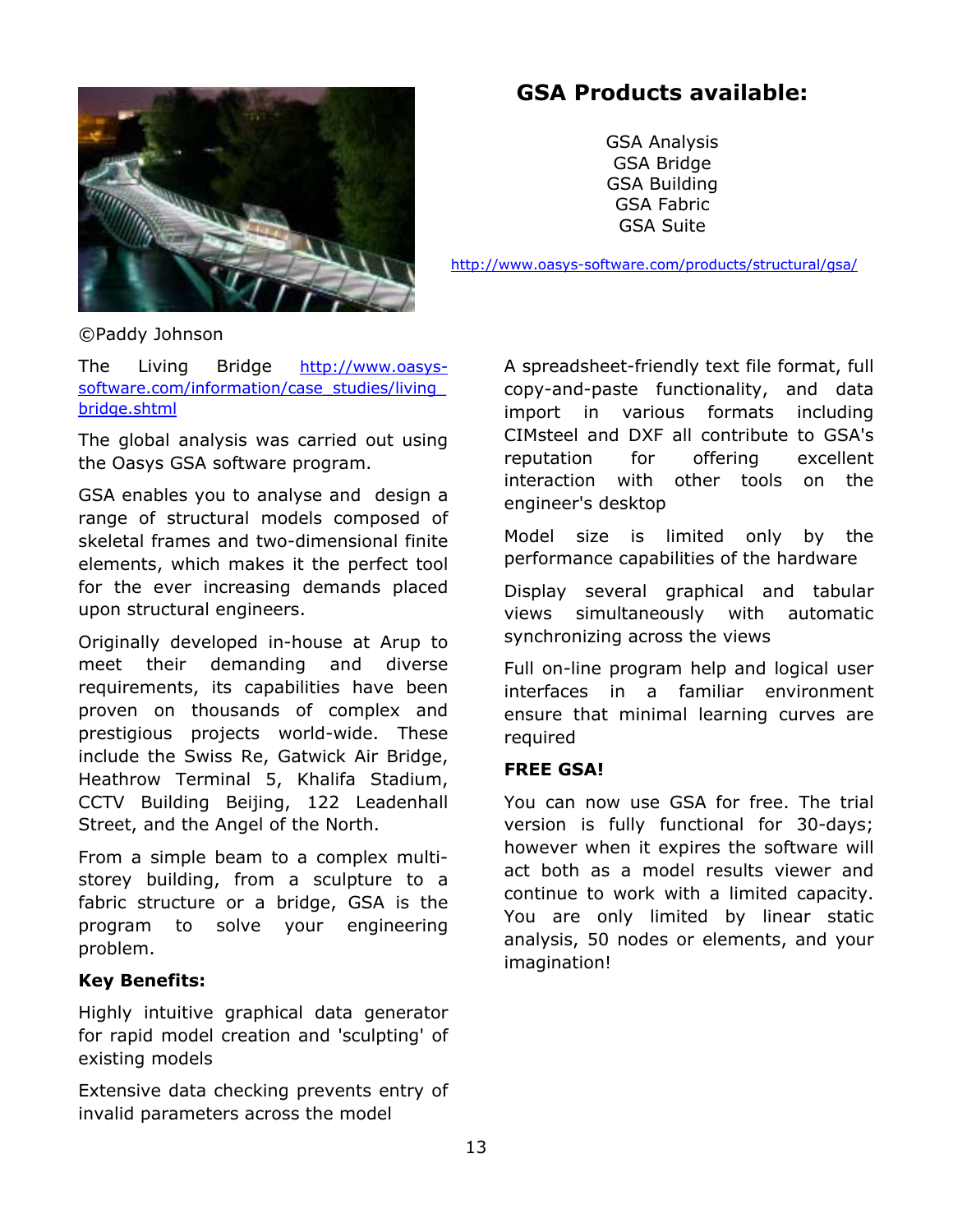

Interest Feature

### Chandra's Top 10 Scientific Contributions 08.19.09

The Crab Nebula, seen by Chandra on September 28, 1999. Image credit: NASA/CXC/SAO

http://www.nasa.gov/mission\_pages/chandra/news/chandra\_10year.html

NASA's Chandra X-ray Observatory is celebrating 10 years of exploring the invisible universe. On Aug. 19, 1999, Chandra captured its first image as an astronomical observatory. This first light image opened a new era for science as Chandra began its mission to open a mysterious universe.

Chandra enables scientists from around the world to obtain unprecedented X-ray images of exotic environments to help understand the evolution of the cosmos. The observatory not only helps to probe these mysteries, but also serves as a unique tool to study detailed physics in a laboratory that cannot be replicated on Earth.

"Chandra has changed the whole understanding of dark matter and increased our knowledge of dark energy, as well as gathered new information on black holes," said Dr. Martin Weisskopf, Chandra project scientist at the Marshall Space Flight Center.

Distant galaxy 3C294, observed by Chandra on February 15, 2001. Image credit: NASA/IoA/A.Fabian et al.

"Chandra has produced 10,000 observations in its 10-year life and the demand for observation time, by scientists, is five- to six-times what is available," said Chandra Program Manager Keith Hefner of the Marshall Center. "It continues to be an engineering marvel

that has more than doubled its original five-year mission."

A Chandra "Top 10" reveals some of the most noteworthy discoveries:

Chandra finds a ring around the Crab Nebula. After only two months in space, the observatory reveals a brilliant ring around the heart of the Crab Pulsar in the Crab Nebula -- the remains of a stellar explosion -- providing clues about how the nebula is energized by a pulsing neutron, or collapsed star. (Sept. 28, 1999)

Chandra finds the most distant X-ray cluster. Using the Chandra Observatory, astronomers find the most distant X-ray cluster of galaxies yet. Approximately 10 billion light years from Earth, the cluster 3C294 is 40 percent farther than the next most distant X-ray galaxy cluster. (Feb. 15, 2001)

Chandra makes deepest X-ray exposure. A Chandra image, Deep Field North, captures for 23 days an area of the sky one-fifth the size of the full moon. Even though the faintest sources detected produced only one X-ray photon every four days, Chandra finds more than 600 X-ray sources, most of them super massive black holes in galaxy centers. (June 19, 2003)

Chandra hears a black hole. Using the Chandra observatory, astronomers for the first time detected sound waves from a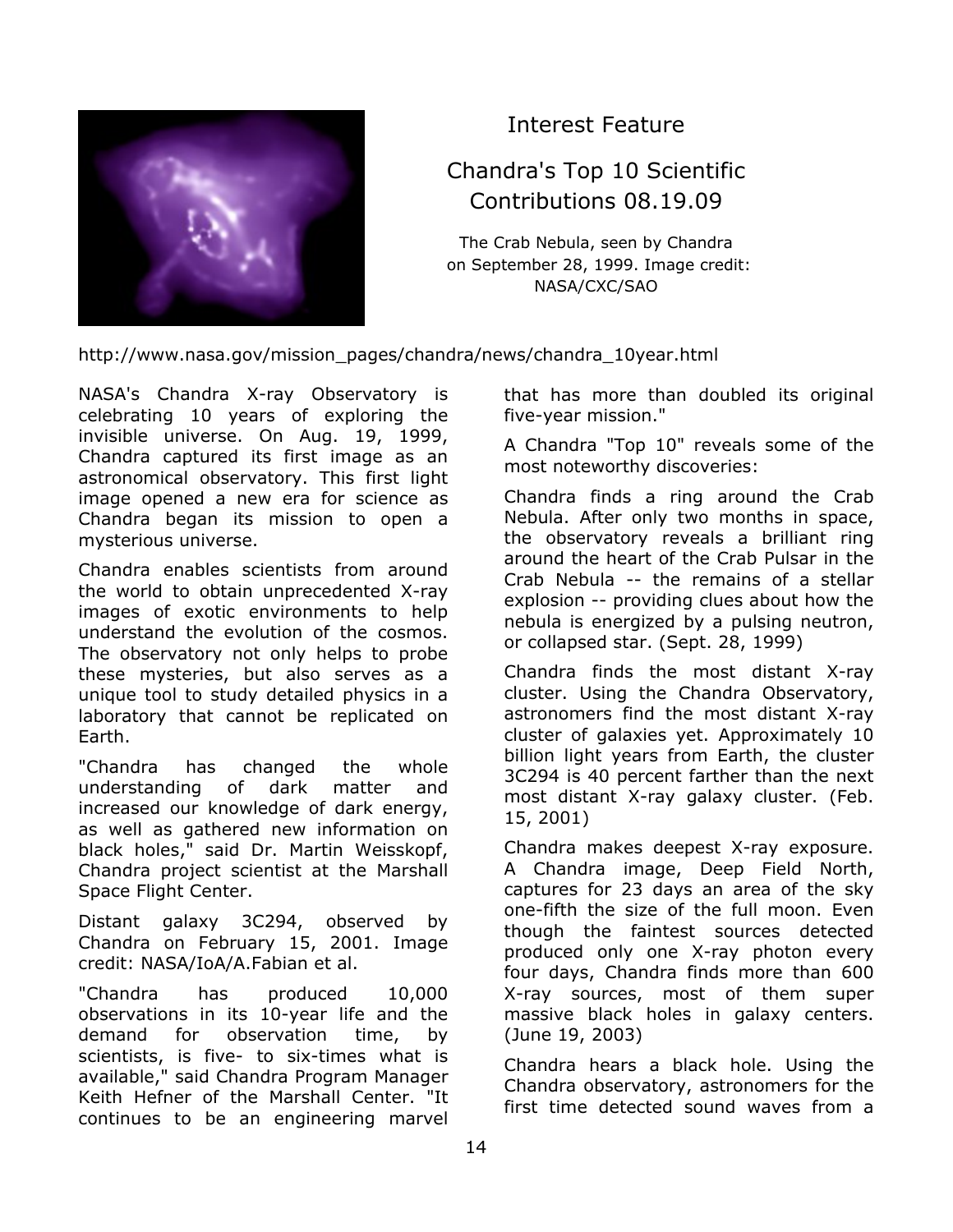super massive black hole. Coming from a black hole 250 million light years from Earth, the "note" is the deepest ever detected from an object in the universe. (Sept. 9, 2003)

Chandra opens a new line of investigation on dark energy. Using galaxy-cluster images from Chandra, astronomers apply a powerful, new method for detecting and probing dark energy. The results offer intriguing clues about the nature of dark energy and the fate of the universe. (May 18, 2004)

Chandra finds that Saturn reflects X-rays from the sun. The findings stem from the first observation of an X-ray flare reflected from Saturn's low-latitudes -- the region that correlates to Earth's equator and tropics. (May 25, 2005)

Chandra finds proof of dark matter. In galaxy clusters, the normal matter, like the atoms that make up the stars, planets, and everything on Earth, is primarily in the form of hot gas and stars. The mass of the hot gas between the galaxies is far greater than the mass of the stars in all of the galaxies. This normal matter is bound in the cluster by the gravity of an even greater mass of dark matter. Without dark matter, which is invisible and can only be detected through its gravity, the fast-moving galaxies and the hot gas would quickly fly apart. (Aug. 21, 2006)

Chandra sees brightest supernova ever. The brightest stellar explosion ever recorded may be a long-sought new type of supernova, according to observations by NASA's Chandra X-ray Observatory and ground-based optical telescopes. This discovery indicates that violent explosions of extremely massive stars were relatively common in the early universe, and that a similar explosion may be ready to go off in our own galaxy. (May 7, 2007)

Chandra finds a new way to weigh black holes. By measuring a peak in the temperature of hot gas in the center of

the giant elliptical galaxy NGC 4649, scientists have determined the mass of the galaxy's super massive black hole. The method, applied for the first time, gives results that are consistent with a traditional technique. (July 16, 2008)

Long observation from Chandra identified the source of this energy for blobs. The Xray data show that a significant source of power within these colossal structures is from growing super massive black holes partially obscured by dense layers of dust and gas. The fireworks of star formation in galaxies are also seen to play an important role, thanks to Spitzer Space Telescope and ground-based observations. (June 24, 2009)

The Marshall Center manages the Chandra program for the Science and Mission Directorate, NASA Headquarters, Washington. Northrop Grumman of Redondo Beach, Calif., formerly TRW Inc., was the prime development contractor for the observatory. The Smithsonian Astrophysical Observatory controls science and flight operations from the Chandra Xray Center in Cambridge, Mass.

For more information visit:

http://www.nasa.gov/chandra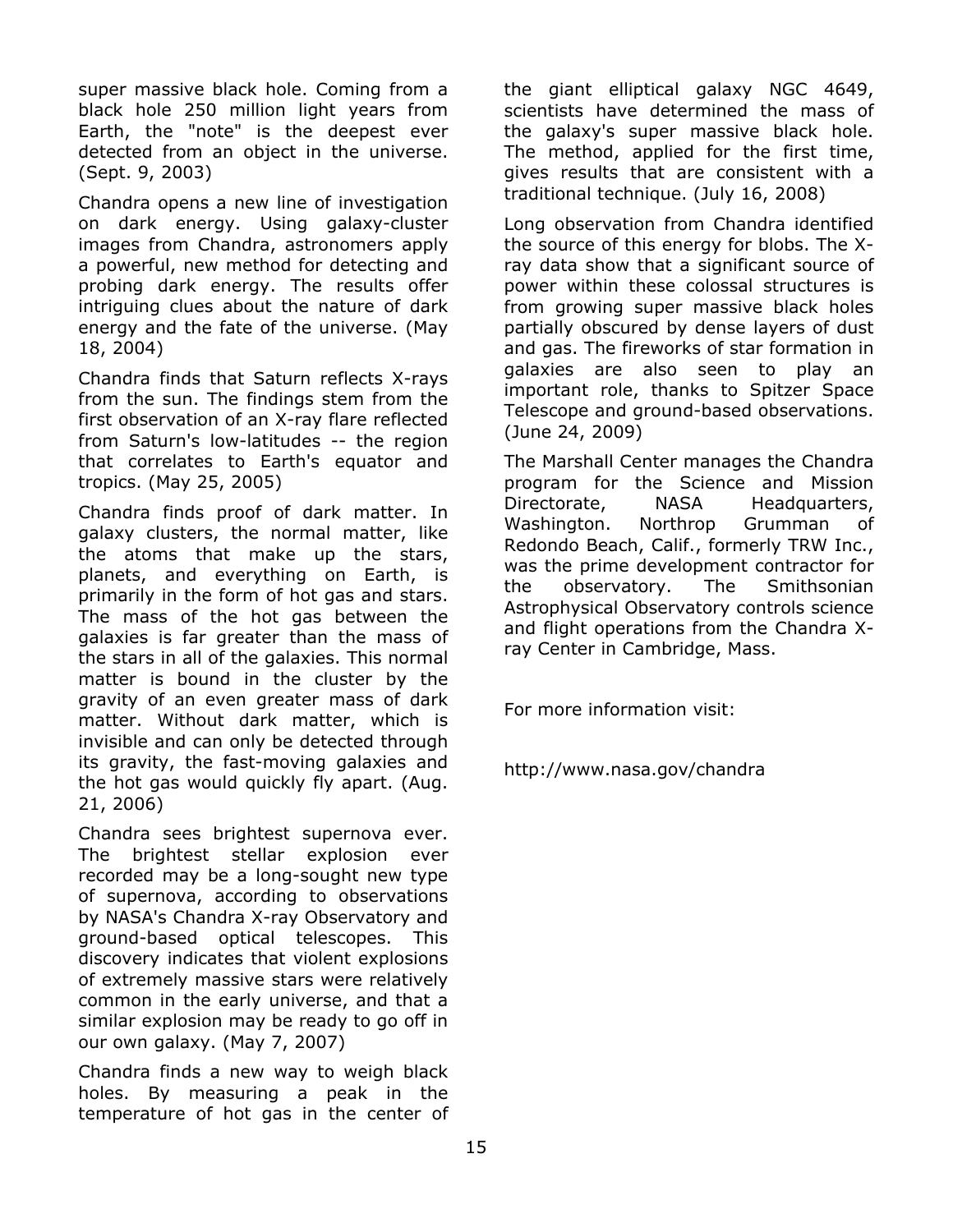

## **CASE STUDY Predictive Engineering LS-DYNA Drop Test Analysis**

Full graphics can be found on the site and case study:

<http://www.predictiveengineering.com/Solutions/products/ls-dyna/container/container.html>

Drop Test Analysis of Transportation Container

Objective: Numerically demonstrate using reliable and conservative procedures that the Harris Thermal US DOT Type A Transportation Container (DWG #23762) can maintain containment integrity during a drop-test from a height of 1.14 m (45 in.) onto a rigid surface per DOT Specifications 49-CFR-173.465(a).

Modeling Assumptions and Details: A detailed and comprehensive finite element analysis (FEA) model was constructed using an approved drawing set (DWG ref. #23762) from Harris Thermal Transfer Products (HTTP). This model was developed in close collaboration with HTTP and contains all relevant design features of the designed Duratek Type-A Container (known henceforth as "Duratek Container").

The FEA model was constructed using best industry practices. For example, care was exercised to ensure a high density of mesh granularity in regions of expected high stress. The model was constructed to contain a majority of 4-node plate elements with solid regions meshed with 8-node bricks. Beam elements were used to model the bolted connections between

the lid and the top of the Duratek Container. The model consists of approximately 30k nodes and 29k elements.

The analysis engine used to generate all numerical results is LS-DYNA v970. This explicit FEA solver is an industry standard for crash and drop-test simulations.

Units used in this analysis are lbf, inch, and seconds. Stresses are reported in psi and deflections in inches.

The container has an approximate weight of 14,400 lbf. The weight of the container contents is 10,000 lbf. The total impact weight is 24,400 lbf. The container contents are assumed to be uniformly distributed within the container. At this weight the container falls somewhat on the border between the two weight classes provided in the DOT specification (see Appendix). To maintain conservativeness in this analysis, the higher drop height of 36" was chosen.

The load set assumes that the container is dropped from a height of 1.14 m (45 in). Numerically this is accomplished by positioning the container immediately above a rigid surface and applying a uniform initial velocity of 186 in/sec and a uniform acceleration of 386 in/sec^2 to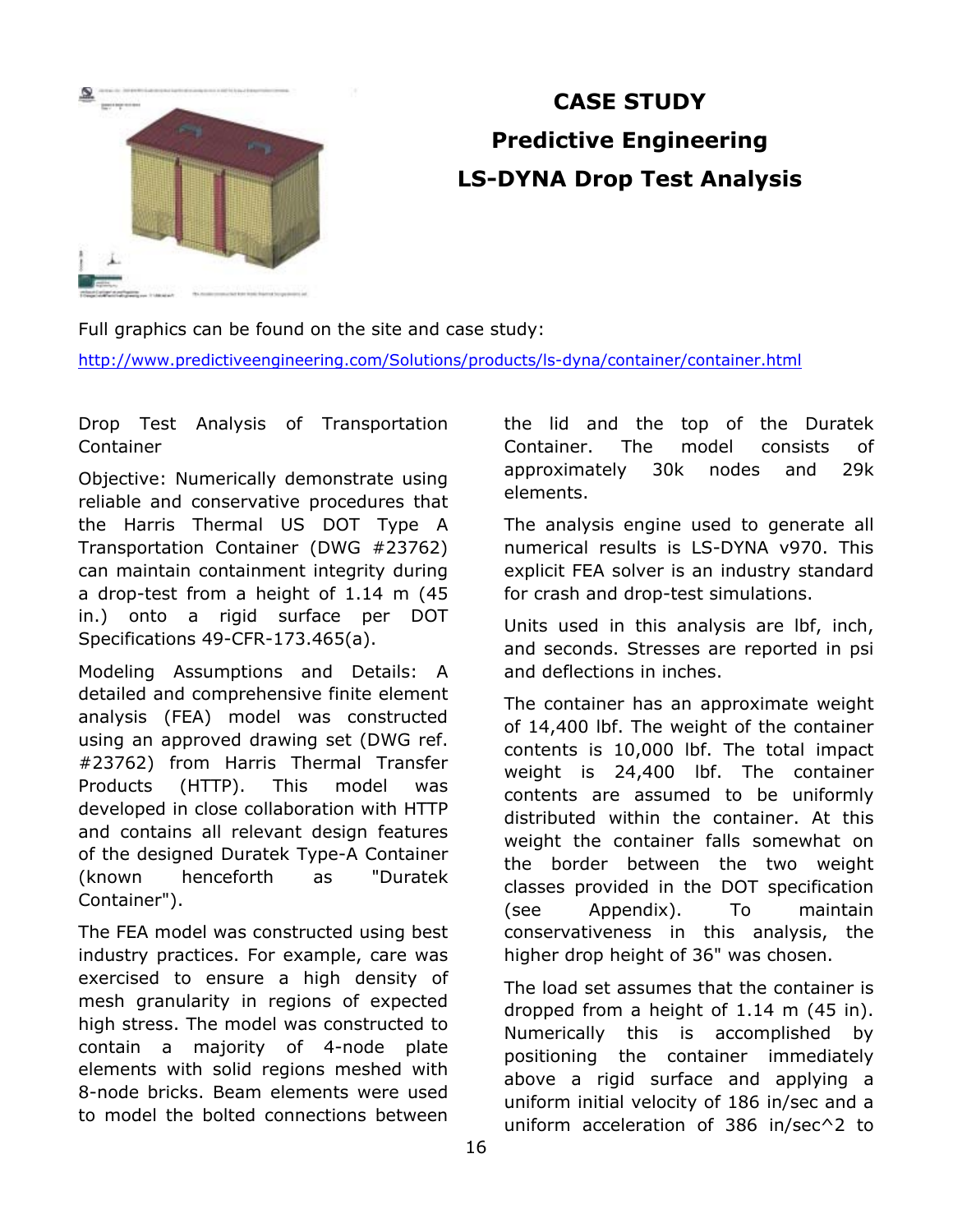simulate gravity. The container is assumed to drop at a 45-deg angle from two orthogonal vertical planes (graphical descriptions are provided in the body of the report) onto its most vulnerable corner. The drop angle and the chosen corner are believed to provide the most severe drop-test conditions. Importantly, the drop height provides an additional 25% more impact energy than that specified in the DOT regulation (36"). Consequently, the calculated damage within the FEA model can be considered to be highly conservative.

The container impacts a perfectly rigid surface that is undeformable. This modeling idealization fully complies with the DOT specification 49-CFR-173.465(a) Section 5.

The lid is pre-tensioned per standard operating procedure for the utilization of the Duratek Container.

Contact behavior was enforced between all contacting surfaces. This numerically complicated behavior is efficiently implemented within the LS-DYNA solver

and induces only a modest computational penalty during solution.

Analysis Results: Drop-test results indicate significant and noticeable plastic damage at the corner of the structure. Due to the design of the Duratek Container, this damage was restricted to the very extreme surfaces of the container and did not affect the integrity of the main walls of the container. The large steel block used to frame the outer corner of the container suffers the brunt of the impact damage and transfers this load cleanly into the inner floor and side walls of the Duratek Container. Advantageously, this design feature allows the impact load to be evenly distributed into the container structure during the impact event.

Conclusion: Conservative numerical simulations indicate that the integrity of the Duratek Container will be maintained during and subsequent to the impact event. Based on this simulation, the Duratek Container completely meets the DOT Specifications 49-CFR-173.465(a).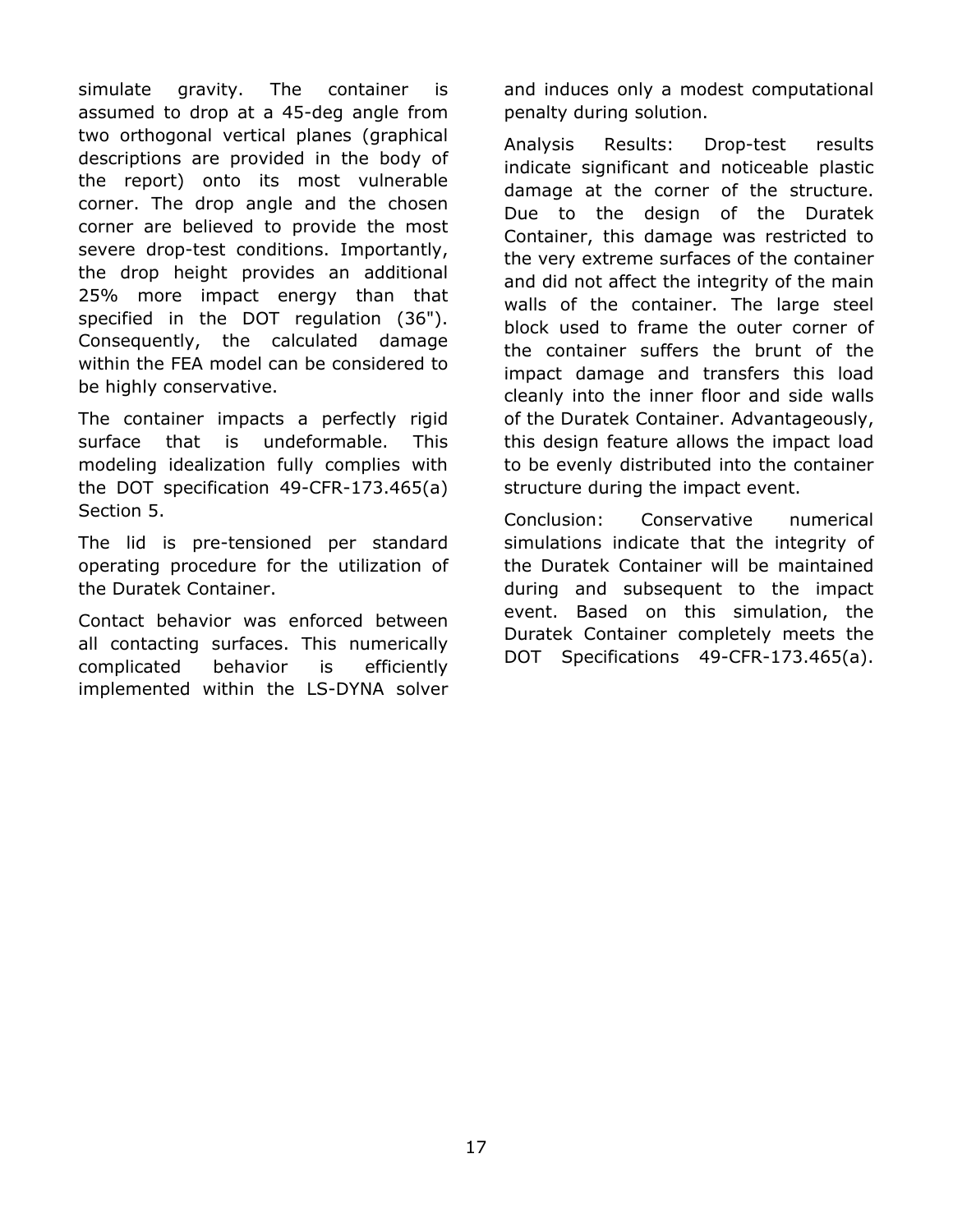



## **Pre Processing Post Processing Model Editing**



A preprocessor is a program that processes its input data to produce output. This data is then used as input to another program.

### **BETA CAE Systems S.A.**

#### <http://www.beta-cae.gr/>

Provides complete CAE pre- and postprocessing solutions. ANSA, the world wide standard pre-processor and full product modeler for LS-DYNA, with integrated Data Management and Task Automation. μETA, a thriving innovative software with special features for the high performance and effortless 3D & 2D postprocessing of LS-DYNA results.

### **Engineering Technology Associates, Inc.**

#### [http://www.eta.com](http://www.eta.com/)

FEMB - Engineering Technology Associates' Finite Element Model Builder (FEMB) is a finite element pre- and postprocessor for use with all major analysis codes and CAD Software.

#### **Oasys, Ltd**

#### <http://www.oasys-software.com/dyna/en/>

Oasys Primer is a model editor for preparation of LS-DYNA input decks. Oasys D3Plot is a 3D visualization package for post-processing LS-DYNA analyses using OpenGL® (SGI) graphics.

### **JSOL Corporation**

#### <http://www.jri-sol.co.jp/english/cae/>

JVISION is a general purpose pre-post processor for FEM software. Designed to prepare data for, as well as support, various types of analyses, and to facilitate the display of the subsequent results.

### **Livermore Software Technology Corporation**

#### [http://www.lstc.com](http://www.lstc.com/)

LS-PrePost is an advanced interactive program for preparing input data for LS-DYNA and processing the results from LS-DYNA analyses.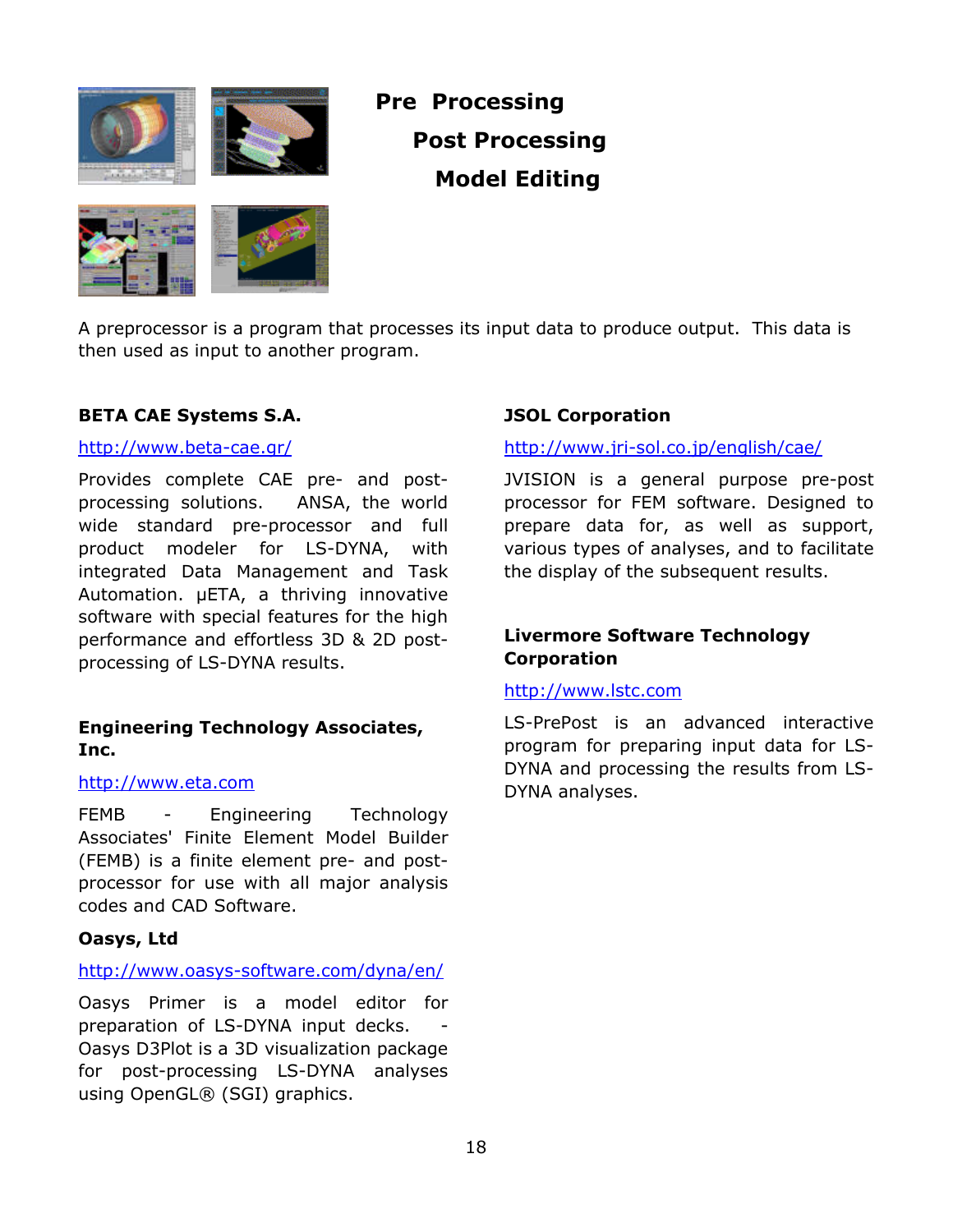| <b>Name</b> | Educational |  |  |
|-------------|-------------|--|--|
| Telephone ( |             |  |  |
| Fax No.     |             |  |  |

### **China**

**Tsinghua University** 

Dr. Qing Zhou

### **India**

**Indian Institute of Science**  Dr. Anindya Deb

### **Italy**

**Prode – Elasis & Univ. of Napoli, Frederico II**  Prof. Gennaro Monacelli

### **Russia**

**St. Petersburg State Tech. University**  Dr. Alexey I. Borovkov

### **Turkey**

**Bogazici University**  Dr. Sami Kilic

### **USA**

**Northwestern University**  Dr. Ted Belytschko

**Univ. of California – San Diego**  Dr. David Benson

#### **Ohio University**  Dr. Bhavin V. Mehta

### **Educational Community**

### **Global Connections**

**The Ohio State U – ERC/NSM**  Dr. Taylan Altan

**University of Cincinnati**  Dr. Ala Tabiei

### **University of Nebraska**  Prof. John D. Reid

**Connecticut State University**  Prof. Thomas Vasko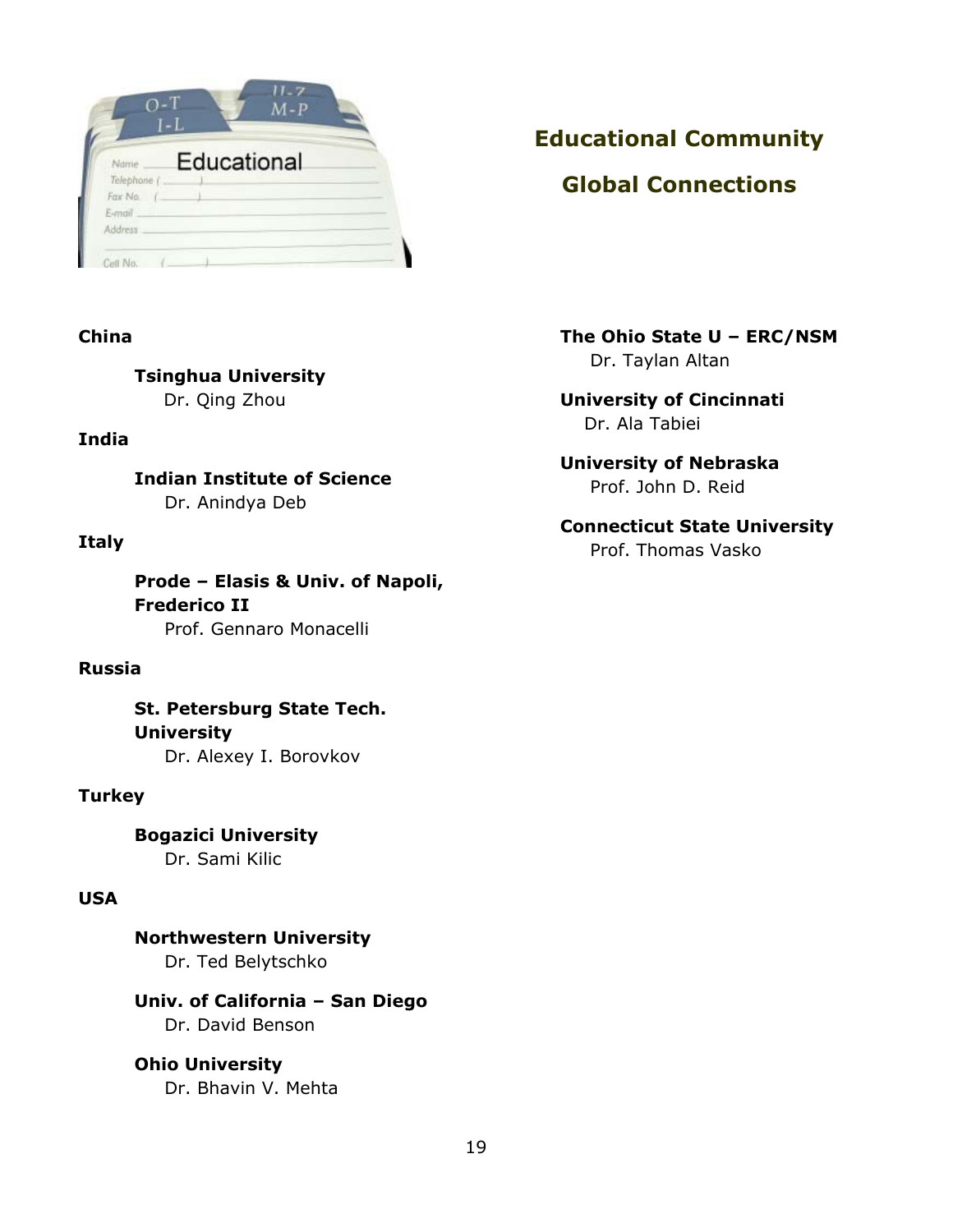

### **LS-DYNA Distributors**

 **LS-DYNA® Solution Package One Fee All Inclusive LS-PrePost® - LS-OPT® LSTC Dummy Models LSTC Barrier Models** 

### **Alpha order by Country**

| <b>Australia</b> | Leading Eng. Analysis Providers - LEAP<br>http://www.leapaust.com.au/ info@leapaust.com.au              |  |  |
|------------------|---------------------------------------------------------------------------------------------------------|--|--|
| <b>CANADA</b>    | Corp. - MFAC<br>http://www.mfac.com/<br>galb@mfac.com                                                   |  |  |
| <b>CHINA</b>     | OASYS Ltd. (software house of Arup)<br>http://www.oasys-software.com/dyna/en<br>stephen.zhao@arup.com   |  |  |
| <b>FRANCE</b>    | ALYOTECH TECH.<br>nima.edjtemai@alyotech.fr<br>http://www.alyotech.fr                                   |  |  |
| <b>FRANCE</b>    | ALLIANCE SVCE. PLUS - AS+<br>http://www.asplus.fr/ls-dyna<br>v.lapoujade@asplus.fr                      |  |  |
| <b>GERMANY</b>   | <b>CADFEM</b><br>http://www.cadfem.de/en lsdyna@cadfem.de                                               |  |  |
| <b>GERMANY</b>   | <b>DYNAmore</b><br>uli.franz@dynamore.de<br>http://www.dynamore.de/                                     |  |  |
| <b>INDIA</b>     | OASYS Ltd. (software house of Arup)<br>http://www.oasys-software.com/dyna/en<br>lavendra.singh@arup.com |  |  |
| <b>INDIA</b>     | <b>EASi Engineering</b><br>http://www.easi.com/<br>rvenkate@easi.com                                    |  |  |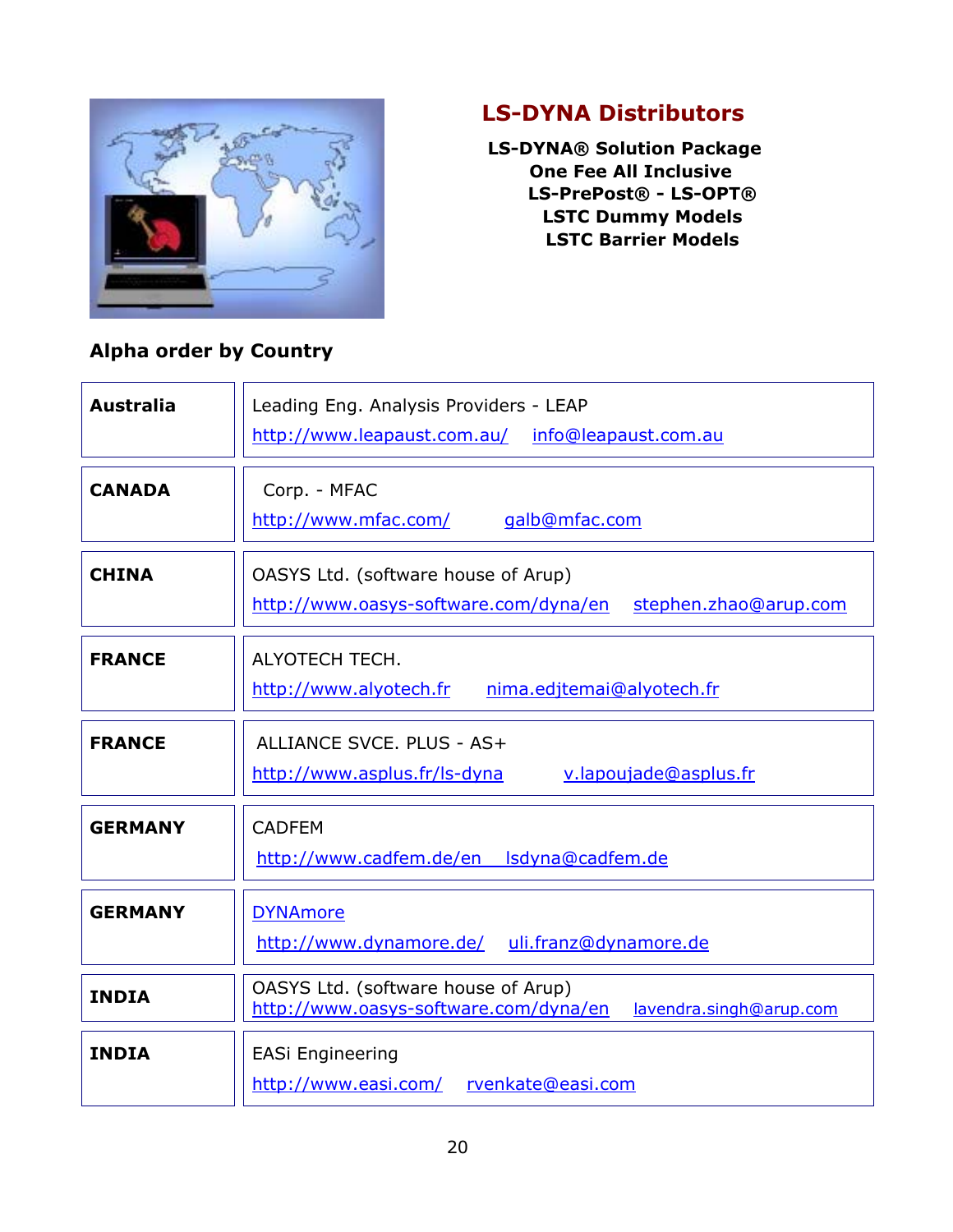| <b>INDIA</b>       | CADFEM Eng. Svce India<br>http://www.cadfem.in/ info@cadfem.in                                |
|--------------------|-----------------------------------------------------------------------------------------------|
| <b>Italy</b>       | EnginSoft SpA<br>http://www.enginsoft.it/<br>info@enginsoft.it                                |
| <b>Italy</b>       | <b>DYNAmore</b><br>http://www.dynamore.de/<br>uli.franz@dynamore.de                           |
| <b>JAPAN</b>       | <b>JSOL Corporation</b><br>http://www.jri-sol.co.jp/english/cae<br>cae-info@sci.jri-sol.co.jp |
| <b>JAPAN</b>       | ITOCHU Techno-Solutions Corp.<br>http://www.engineering-eye.com/<br>ls-dyna@ctc-g.co.jp       |
| <b>JAPAN</b>       | <b>FUJITSU</b><br>http://jp.fujitsu.com\solutions\hpc\app\lsdyna\                             |
| <b>KOREA</b>       | Theme Engineering<br>http://www.lsdyna.co.kr/<br>wschung@kornet.com                           |
| <b>KOREA</b>       | Korean Simulation Tech.<br>http://www.kostech.co.kr young@kostech.co.kr                       |
| <b>Netherlands</b> | Infinite Simulation Systems, BV<br>http://www.infinite.nl/ j.mathjissen@infinite.nl           |
| <b>SWEDEN</b>      | Engineering Research AB<br>http://www.erab.se/ sales@erab.se                                  |
| <b>TAIWAN</b>      | <b>Flotrend Corporation</b><br>http://www.flotrend.com.tw/<br>gary@flotrend.tw                |
| <b>RUSSIA</b>      | State Unitary Enterprise - STRELA<br>info@ls-dynarussia.com                                   |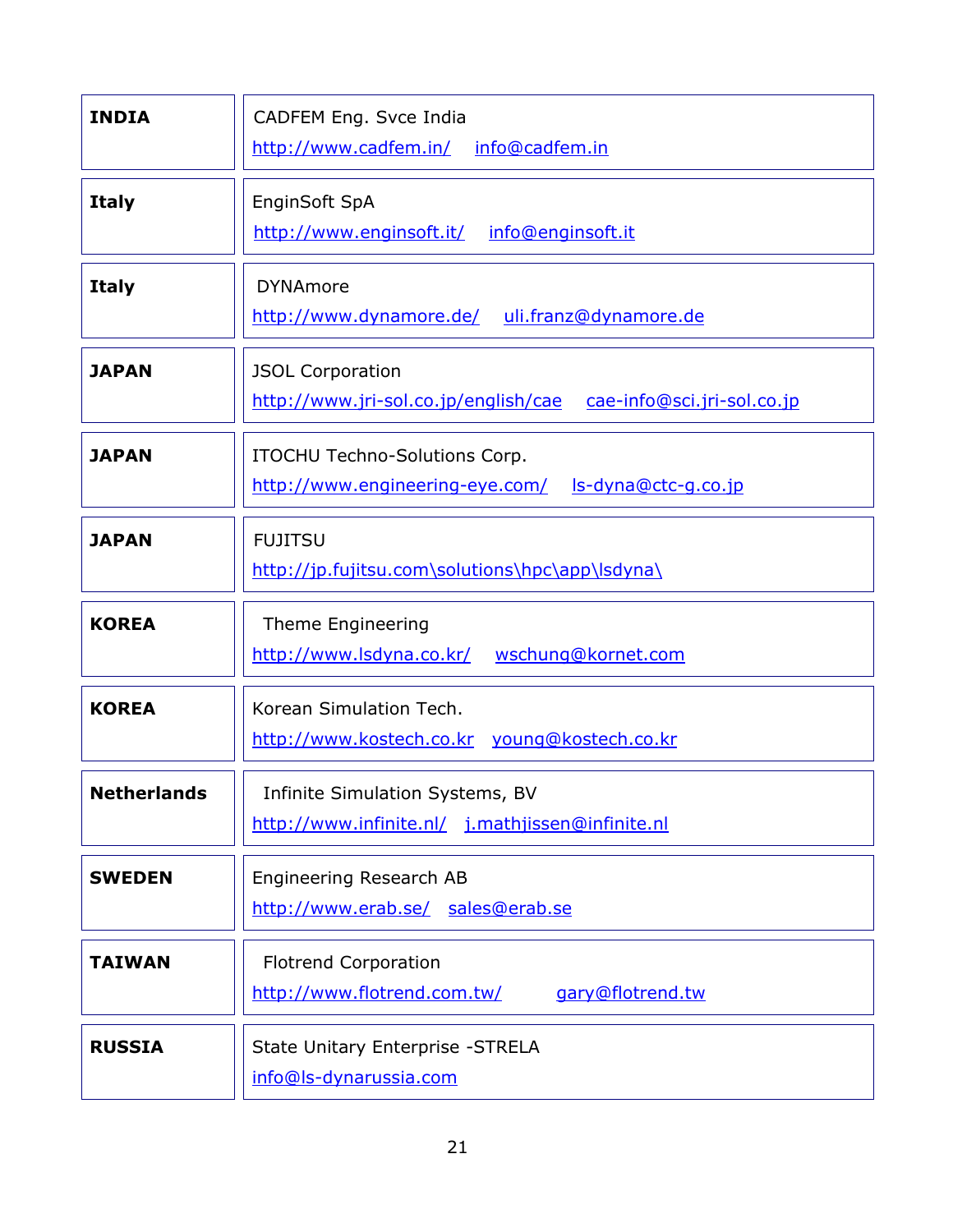| <b>United</b><br>Kingdom | <b>OVE ARUP &amp; PARTNERS</b><br>http://www.oasys-software.com/dyna/en/<br>dyna.sales@arup.com |
|--------------------------|-------------------------------------------------------------------------------------------------|
| <b>USA</b>               | Livermore Software Tech. Corp. - LSTC<br>http://www.lstc.com/<br>sales@lstc.com                 |
| <b>USA</b>               | Engineering Tech. Assc. Inc. - ETA<br>sales@eta.com<br>http://www.eta.com/                      |
| <b>USA</b>               | <b>DYNAMAX</b><br>http://www.dynamax-inc.com/<br>sales@dynamax-inc.com                          |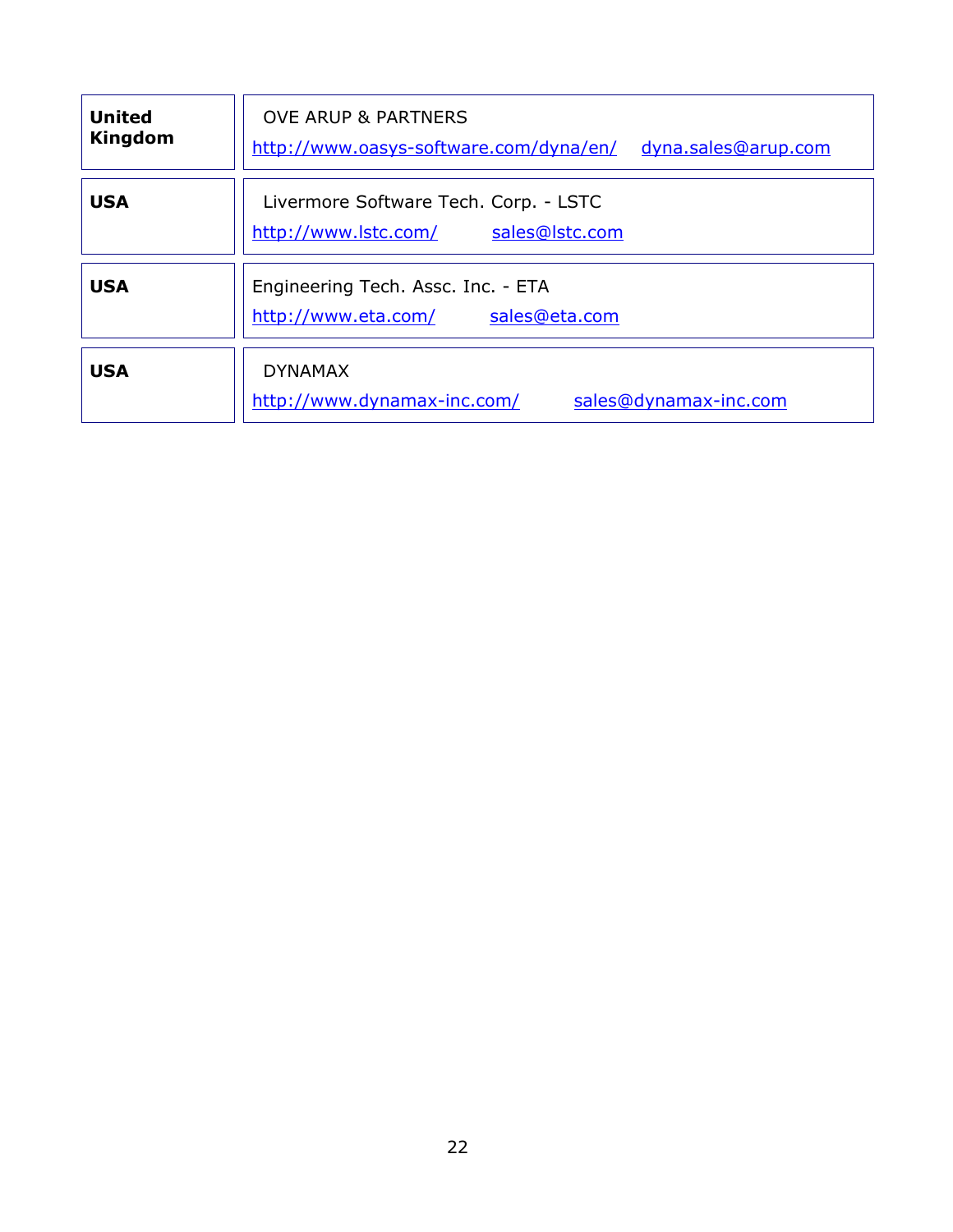

## **Finite Element Analysis (FEA) Consulting & Engineering Service**

FEA consultants use a wide range of software simulation programs for controlling the modeling and analysis of structures, systems, products and many other applications. Used by government, homeland security, court trials, and many other industries.

### **North America**

| <b>Karagozian &amp; Case</b>     | <b>CAE Analysis</b>                      | <b>Schwer Engineering &amp;</b>                 |
|----------------------------------|------------------------------------------|-------------------------------------------------|
| (K & C)<br>http://www.kcse.com   | http://www.caeai.com                     | <b>Consulting Services</b><br>http://schwer.net |
| Shangrui Lan<br>$(818)$ 303-1268 |                                          | Len Schwer<br>(707) 837-0559                    |
|                                  |                                          |                                                 |
| <b>KBEC</b>                      | <b>Predictive Engineering</b>            |                                                 |
| Khan Bui<br>(512) 363-2739       | http://www.predictiveengi<br>neering.com |                                                 |
|                                  | George Laird<br>(800) 345-4671           |                                                 |

### **EU – Pacific Rim**

**AU LEAP**  [http://www.leapaust.com](http://www.leapaust.com/)  Greg Horner 02 8966 7888

**UK ARUP** 

[http://www.oasys](http://www.oasys-software.com/dyna/en/)[software.com/dyna/en/](http://www.oasys-software.com/dyna/en/)

Brian Walker 44 (0) 1212 133317

### **UK**

### **Dutton Simulation**

[http://www.duttonsimulat](http://www.duttonsimulation.com/) [ion.com](http://www.duttonsimulation.com/)

Trevor Dutton 44 (0) 1926 732147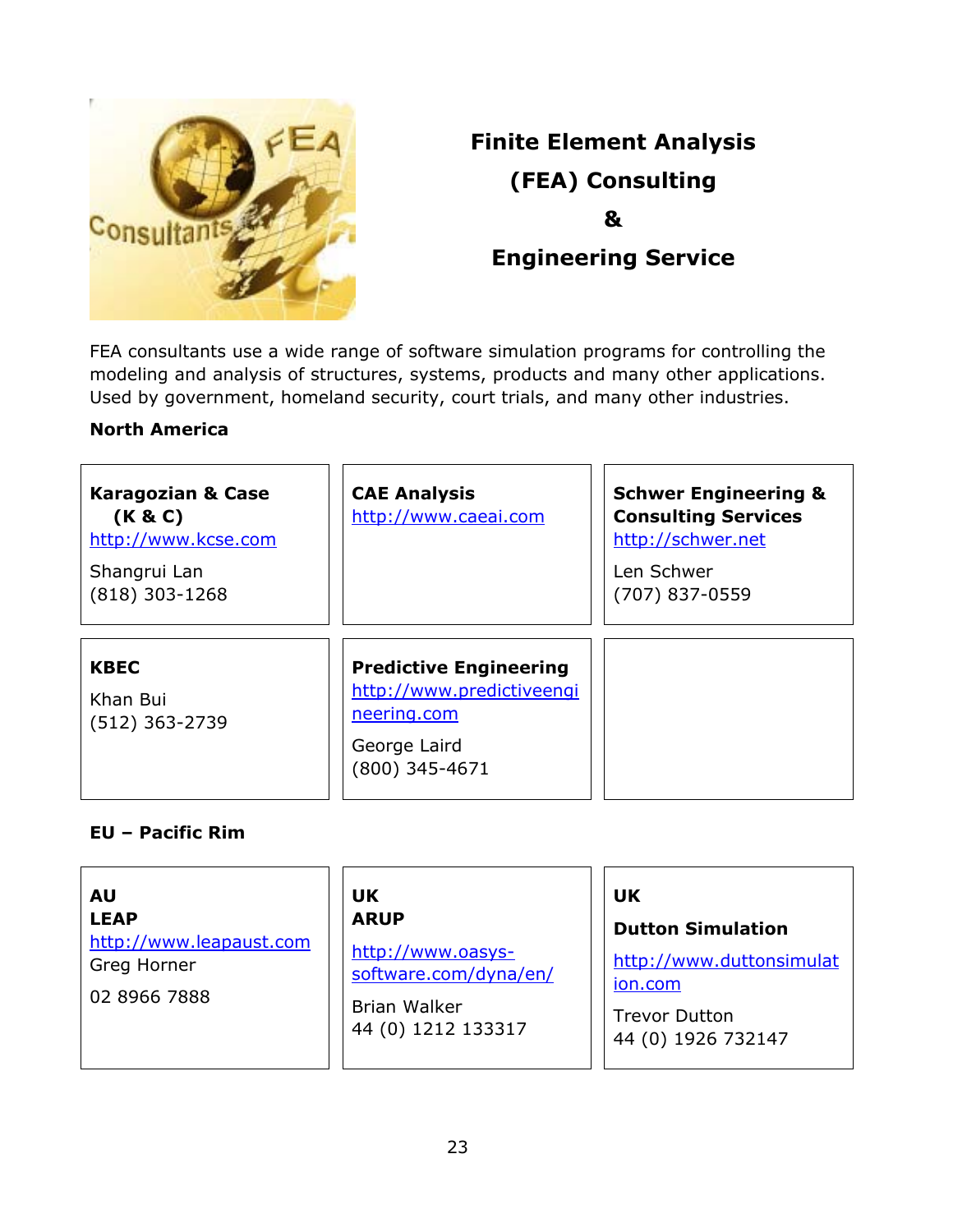

Software & Hardware Alliances Software Solutions SMP/MPP Hardware & OS MPP & Interconnect MPI

### **ETA – DYNAFORM**

#### [http://www.eta.com](http://www.eta.com/)

Includes a complete CAD interface capable of importing, modeling and analyzing, any die design. Available for PC, LINUX and UNIX, DYNAFORM couples affordable software with today's high-end, low-cost hardware for a complete and affordable metal forming solution.

### **ETA – VPG**

#### [http://www.eta.com](http://www.eta.com/)

Streamlined CAE software package provides an event-based simulation solution of nonlinear, dynamic problems. eta/VPG's single software package overcomes the limitations of existing CAE analysis methods. It is designed to analyze the behavior of mechanical and structural systems as simple as linkages, and as complex as full vehicles.

#### **OASYS software for LS-DYNA**

#### [http://www.oasys](http://www.oasys-software.com/dyna/en/)[software.com/dyna/en/](http://www.oasys-software.com/dyna/en/)

Oasys software is custom-written for 100% compatibility with LS-DYNA. Oasys PRIMER offers model creation, editing and error removal, together with many specialist functions for rapid generation of error-free models. Oasys also offers post-processing software for in-depth analysis of results and automatic report generation.

### **ESI Group Visual-CRASH For DYNA**

#### [http://www.esi-group.com](http://www.esi-group.com/)

Visual-Crash for LS-DYNA helps engineers perform crash and safety simulations in the smoothest and fastest possible way by offering an intuitive windows-based graphical interface with customizable toolbars and complete session support. Being integrated in ESI Group's Open VTOS, an open collaborative multi-disciplinary engineering framework, Visual-Crash for DYNA allows users to focus and rely on high quality digital models from start to finish. Leveraging this state of the art environment, Visual Viewer, visualization and plotting solution, helps analyze LS-DYNA results within a single user interface.

### **APTEK**

#### [http://www.aptek.com](http://www.aptek.com/)

The MMCD is a graphics-based and menu-driven program that interfaces with the LS-DYNA library of material models and the LS-OPT optimization code. The core of the MMCD is the driver, which calculates the stress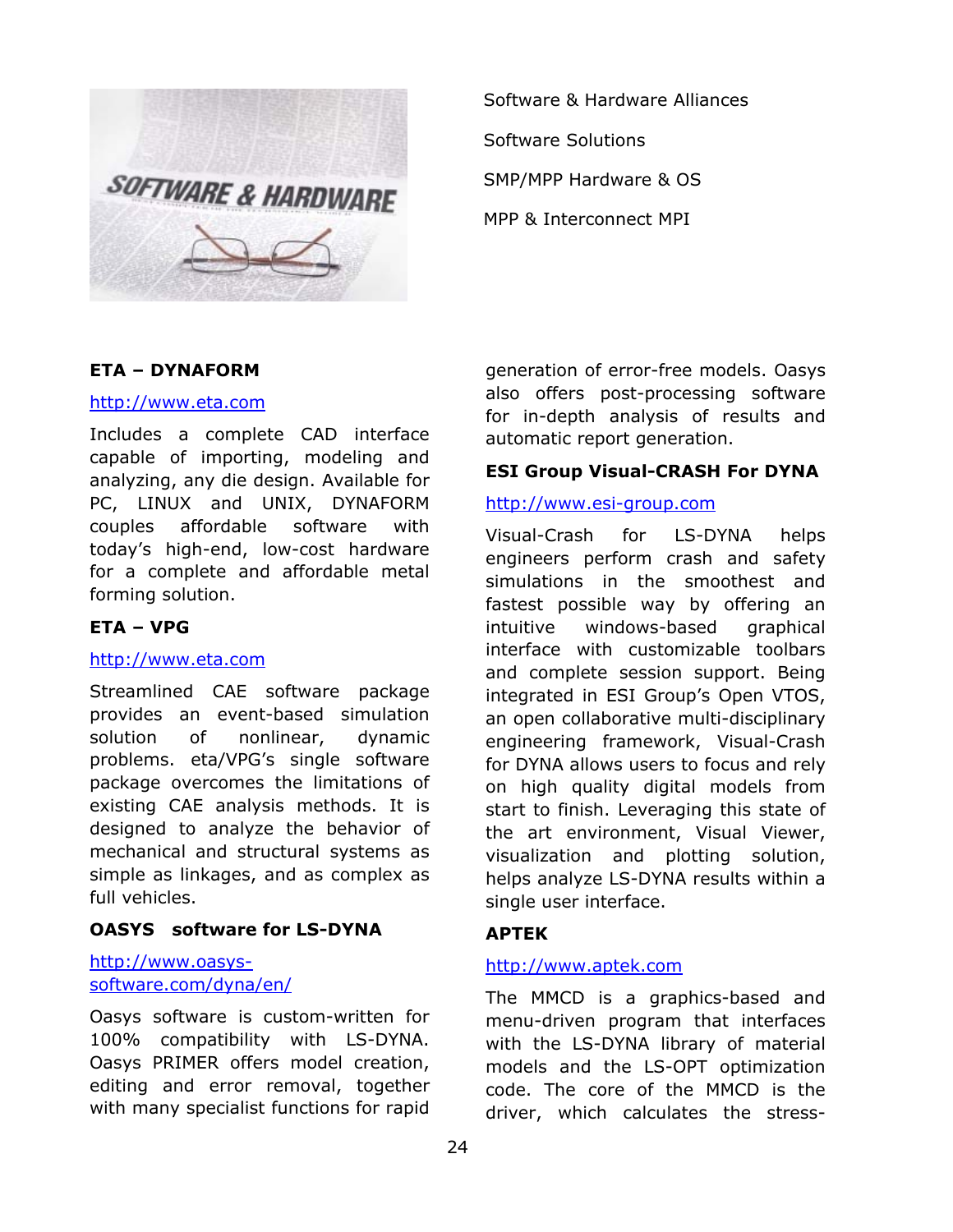strain behavior of material models driven by combinations of strain increments and stress boundary conditions, i.e. pure shear stress, and combinations of uniaxial, biaxial, and triaxial compression and tension. MMCD input and output is accessed via pre- and post-processors; graphical user interfaces (GUIs) for easily selecting the material model parameters and load histories, and for plotting the output in both two (stressstrain curves) and three (yield surfaces) dimensions. The preprocessor, driver, and post-processor are combined into a web downloadable software package that operates seamlessly as a single code.

### **BETA CAE Systems S.A.– ANSA**

### [http://www.beta-cae.gr](http://www.beta-cae.gr/)

Is an advanced multidisciplinary CAE pre-processing tool that provides all the necessary functionality for fullmodel build up, from CAD data to ready-to-run solver input file, in a single integrated environment. ANSA is a full product modeler for LS-DYNA, with integrated Data Management and Process Automation. ANSA can also be directly coupled with LS-OPT of LSTC to provide an integrated solution in the field of optimization.

### **BETA CAE Systems S.A.– μETA**

### [http://www.beta-cae.gr](http://www.beta-cae.gr/)

Is a multi-purpose post-processor meeting diverging needs from various CAE disciplines. It owes its success to its impressive performance, innovative features and capabilities of interaction between animations, plots, videos, reports and other objects. It offers extensive support and handling of LS-DYNA 2D and 3D results, including

those compressed with SCAI's FEMZIP software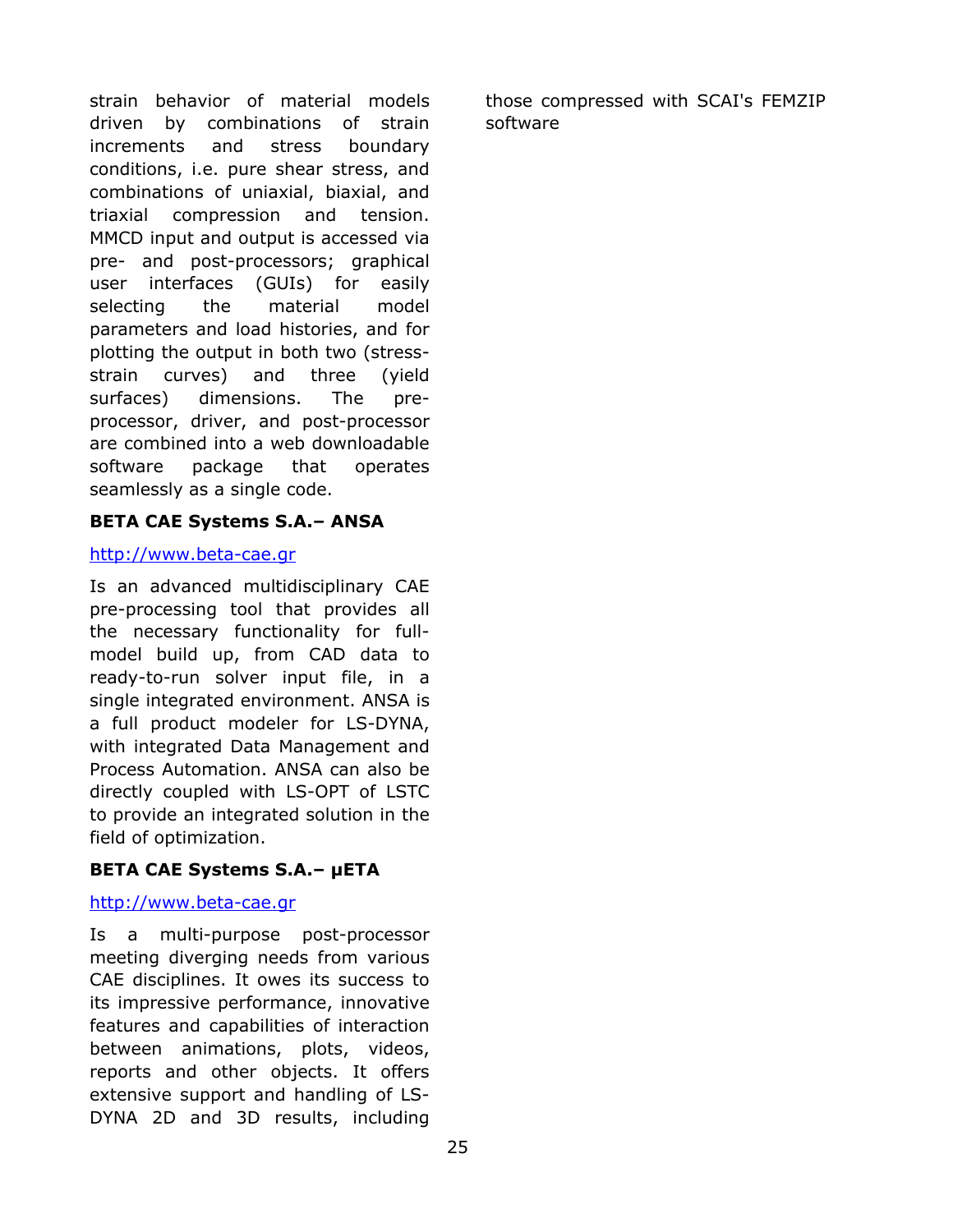### **Participant LS-DYNA® SMP & MPP Hardware and OS**

| <b>FUJITSU</b>       | <b>HP</b>                 | <b>HP</b><br>$IA-64$       | <b>HP</b><br>Opteron          | <b>HP</b><br>Alpha |
|----------------------|---------------------------|----------------------------|-------------------------------|--------------------|
| Prime Power          | <b>PA-8X00</b>            | HP-UX 11.22                | Linux                         | True 64            |
| <b>SUN OS 5.8</b>    | HP-UX 11.11.<br>and above | and above                  |                               |                    |
| <b>INTEL</b><br>IA32 | <b>INTEL</b><br>IA64      | <b>INTEL</b><br>Xeon EMT64 | <b>NEC</b><br>SX <sub>6</sub> |                    |
| Linux, Windows Linux |                           | Linux, Windows<br>64       | Super-UX                      |                    |

### **MPP and Interconnect MPI**

| <b>CRAY</b>    | O/S                | <b>HPC Interconnect</b> | <b>MPI Software</b>  |
|----------------|--------------------|-------------------------|----------------------|
| CX1            | Windows HPC        | <b>InfiniB</b>          | MSMPI, HP MPI, INTEL |
|                | Server 2008, Linux |                         | MPI                  |
| XT5            | Linux              | SeaStar2                | Cray MPI             |
| XT5M           | Linux              | SeaStar1                | Cray MPI             |
|                |                    |                         |                      |
| <b>FUJITSU</b> |                    |                         |                      |
| Prime Power    | <b>SUN OS 5.8</b>  |                         |                      |
|                |                    |                         |                      |
| <b>HP</b>      |                    |                         |                      |
| PA8000         | <b>HPUX</b>        |                         |                      |
| IA64           | <b>HPUX</b>        |                         |                      |
|                |                    |                         |                      |
| <b>INTEL</b>   |                    |                         |                      |
| IA32           | Linux, Windows     | InfiniBand (Voltaire),  | MPICH, HP MPI,       |
|                |                    | MyriCom                 | OpenMPI              |
| IA64           | Linux              |                         | MPICH, HP MPI,       |
|                |                    |                         | OpenMPI              |
| Xeon EMT 64    | Linux              | InfiniBand (Voltaire),  | MPICH, HP MPI,       |
|                |                    | MyriCom, PathScale      | OpenMPI, INTEL MPI   |
|                |                    | <b>InfiniPath</b>       |                      |
|                |                    |                         |                      |
| <b>NEC</b>     |                    |                         |                      |
| <b>NEX SX6</b> | Super-UX           |                         |                      |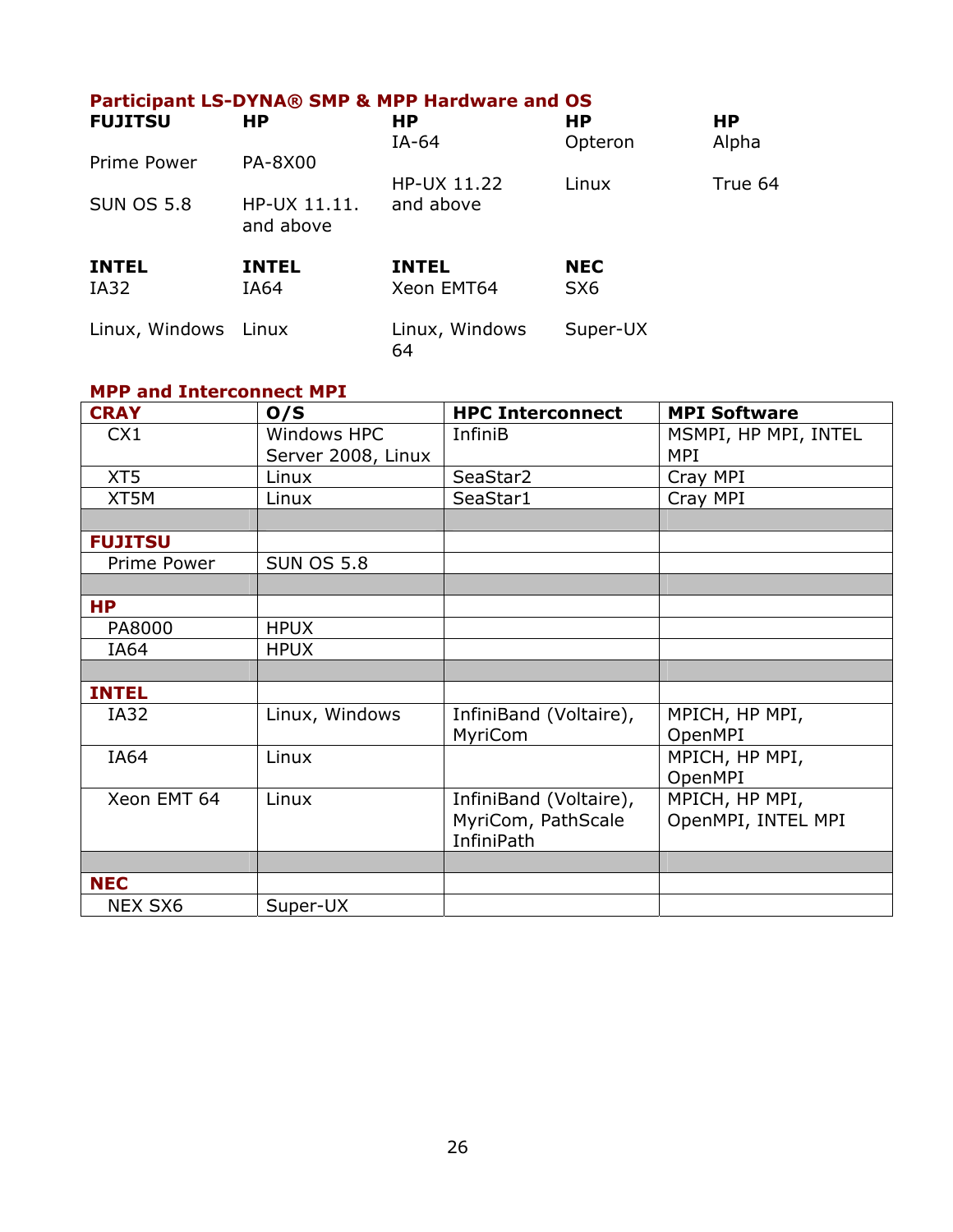**Training Classes** 



### **Training Courses**

**August & September 2009** 

**Send listings to agiac99@aol.com** 

| <b>Start Date</b> |           | Check company site for changes to class dates                  |                               |  |
|-------------------|-----------|----------------------------------------------------------------|-------------------------------|--|
| Sept 01           | <b>US</b> | <b>Introduction to DYNAFORM</b>                                | http://www.eta/com            |  |
| Sept 07           | <b>US</b> | <b>Advance Options</b>                                         | http://www.lstc.com           |  |
| Sept 10           | <b>US</b> | Contact                                                        | http://www.lstc.com           |  |
| Sept 14           | <b>UK</b> | Fluid/Structure Interaction                                    | http://www.oasys-             |  |
|                   |           | in LS-DYNA                                                     | software.com/dyna/en/training |  |
| Sept 15           | <b>US</b> | Intro to LS-DYNA LS-PrePost                                    | http://www.lstc.com           |  |
| Sept 21           | <b>US</b> | Implicit                                                       | http://www.lstc.com           |  |
| Sept 22           | <b>FR</b> | Material modelling in LS-DYNA<br>(Plasticity, Damage, Failure) | http://www.asplus.fr          |  |
| Sept 24           | <b>FR</b> | Polymeric Material Modelling<br>in LS-DYNA                     | http://www.asplus.fr          |  |
| Sept 24           | <b>US</b> | Concrete & Geomaterial                                         | http://www.lstc.com           |  |
| Sept 29           | <b>SE</b> | LS-DYNA, Introductory course                                   | http://www.erab.se            |  |
| Sept 30           | <b>UK</b> | LS-DYNA, Introductory course                                   | http://www.oasys-             |  |
|                   |           |                                                                | software.com/dyna/en/training |  |
| <b>Oct 22</b>     | <b>UK</b> | <b>Implicit Capabilities</b>                                   | http://www.oasys-             |  |
|                   |           |                                                                | software.com/dyna/en/training |  |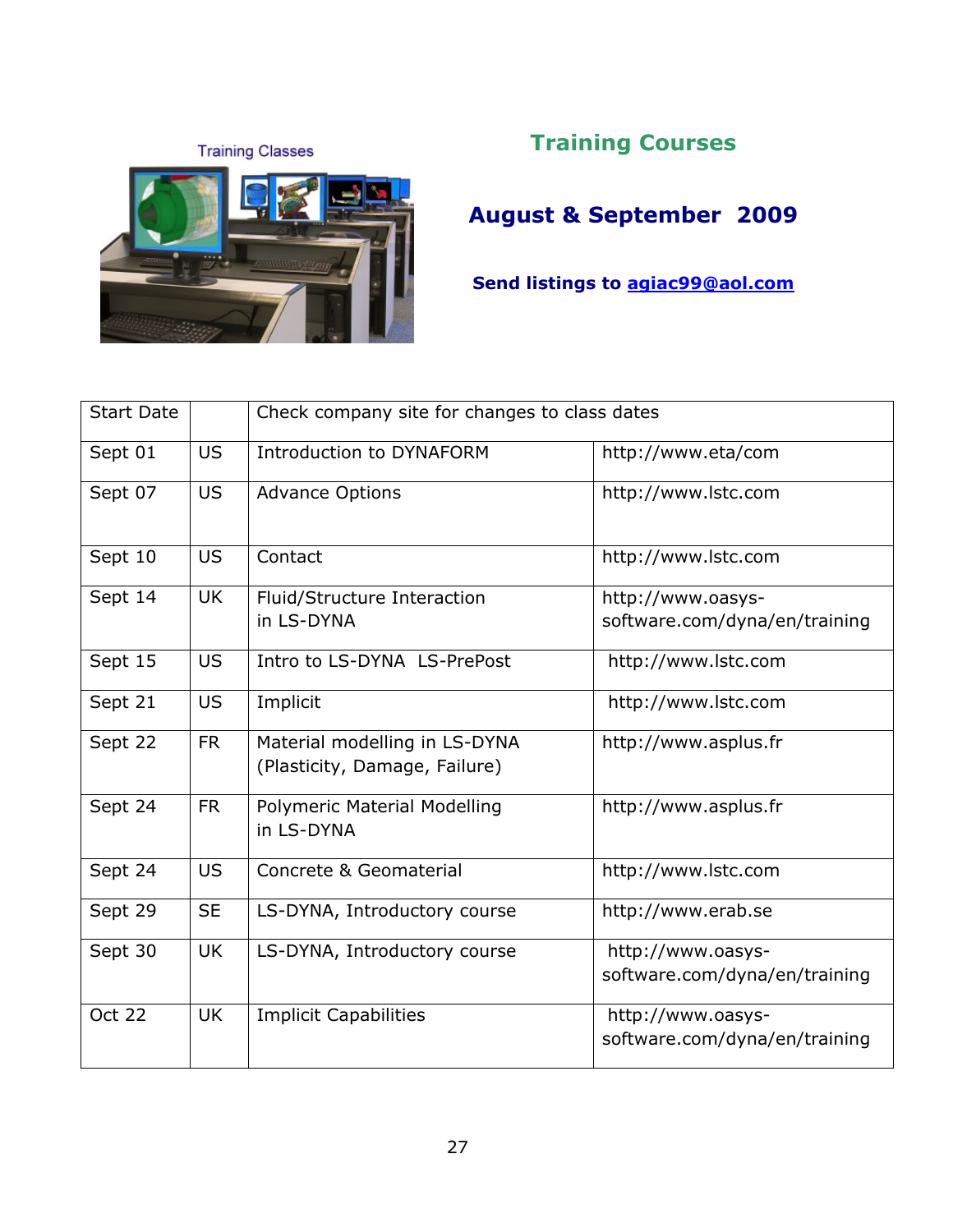

### **Conferences**

**&** 

**Events News** 

| <b>Start</b>  | <b>Country</b> | 2009                                                                      |
|---------------|----------------|---------------------------------------------------------------------------|
| Sept<br>09    | Greece         | 3rd ANSA & Int'l Conf                                                     |
|               |                | http://www.beta-cae.gr/3rd conference announcement.htm                    |
| Oct 01        | Italy          | <b>Enginsoft International Conference 2009</b>                            |
|               |                | http://meeting2009.enginsoft.it/                                          |
| Oct 21        | France         | <b>DIGIMAT USERS' MEETING 2009/The Material Modeling</b><br>Conf.         |
|               |                | http://www.e-xstream.com/en/digimat-users-meeting-2009                    |
| Oct<br>23     | Korea          | Korean LS-DYNA User's Conference 2009 (THEME)<br>http://www.lsdyna.co.kr/ |
| Oct 27        | Japan          | <b>Asian LS-DYNA User's Conference 2009</b>                               |
|               |                | http://ls-dyna.jsol.co.jp/en/event/uc2009.html                            |
| <b>Nov 09</b> | Iran           | ICCT09 1st International Conference on Concrete                           |
|               |                | http://www.icct.ir/                                                       |
| <b>Nov 12</b> | Germany        | 8 <sup>th</sup> German LS-DYNA Forum                                      |
|               |                | http://www.dynamore.de/conferences/upcoming-conferences.                  |
| Nov. 14       | <b>US</b>      | <b>SC2009</b>                                                             |
|               |                | http://sc09.supercomputing.org/                                           |
| Nov 18        | US             | ANSYS Conf. & 27 <sup>th</sup> CADFEM Users Meeting                       |
|               |                | http://www.usersmeeting.com/                                              |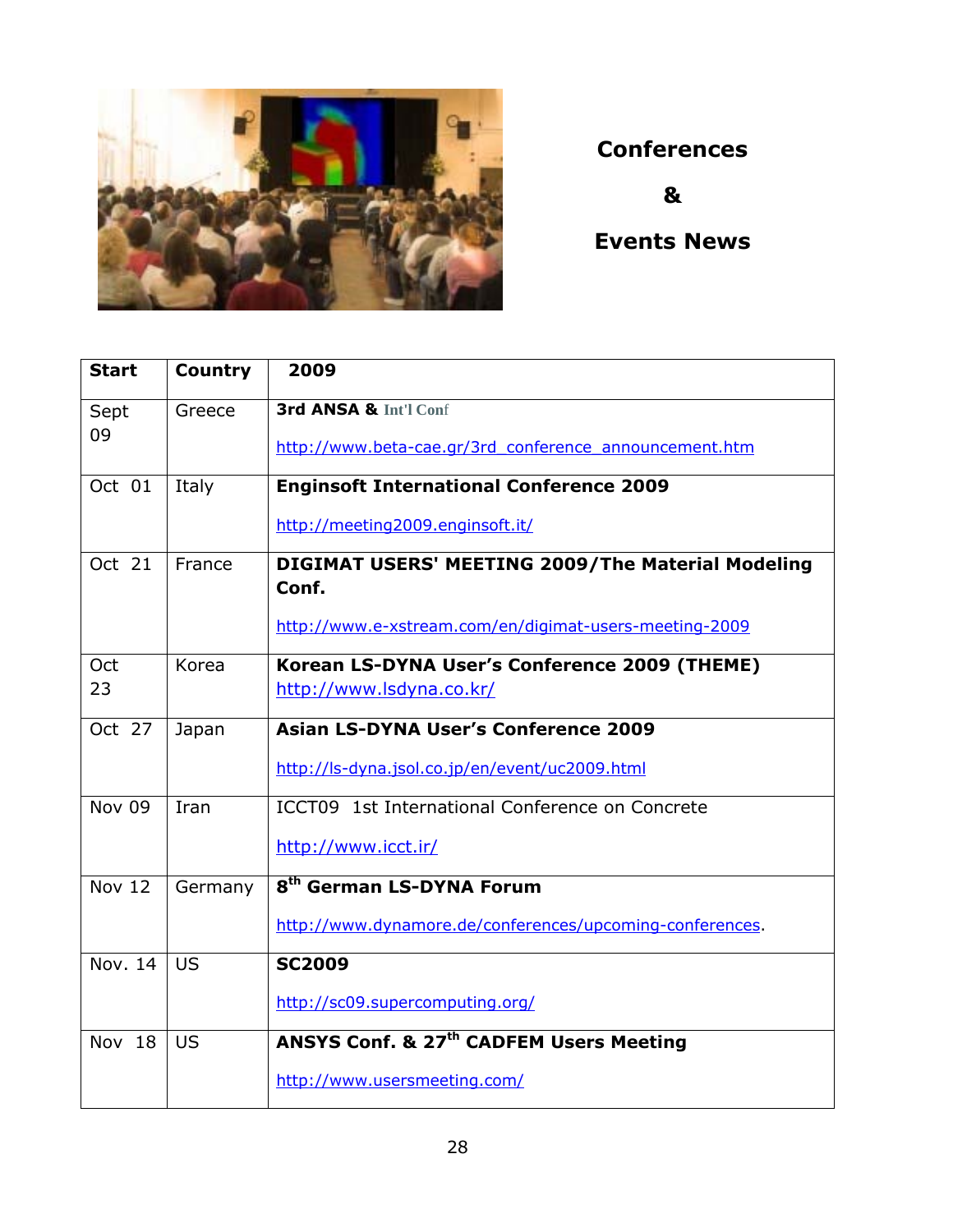### **9th International Symposium Computer Methods in Biomechanics and Biomedical Engineering**

#### [www.cmbbe2010.cf.ac.uk](http://www.cmbbe2010.cf.ac.uk/)

Scope and objectives:

CMBBE2010 is to be held at the Westin Hotel, Valencia, Spain, 24–27 February 2010. The themes and topics for this 9th symposium in the series have been developed through interaction with international experts and therefore reflect the latest development in computer methods in biomechanics, biomedical technology and modelling of biological structures. Key objectives are to highlight and communicate new areas of future potential as well as presenting new techniques that are being successfully applied across medical technology, biomechanics and the healthcare sector. Interdisciplinary research which overarches medical technology, imaging/tissue characterisation, biosciences and applications in clinical practice will be placed at the forefront of the meeting agenda.

LSTC and Arup are two of the sponsors of the symposium.

Symposium Organisers:

John Middleton (Chair), Sam L Evans and Cathy Holt (Cardiff University, UK)

Christopher Jacobs (Columbia University, New York, USA)

Brian Walker (Arup, Birmingham, UK)

Carlos Atienza (IBV, Valencia, Spain)

- 30 Plenary presentations by keynote speakers
- 30 Oral and 6 poster presentation sessions
- Special sessions on emerging topics
- Software and medical technology exhibits
- Sponsored prizes for best research papers and posters

Young researchers are very welcome and reduced fee together with significant student prizes are offered

The meeting has always promoted international collaboration and networking and this is evidenced through the well-known research groups, commercial companies and scientific organisations who continue to present their research and support and sponsor the CMBBE series. If you wish to exhibit, sponsor or organise a special session then please do contact the organisers.

LS-DYNA users are invited to submit papers, where the code has been used in the fields of biomechanics and biomedical engineering.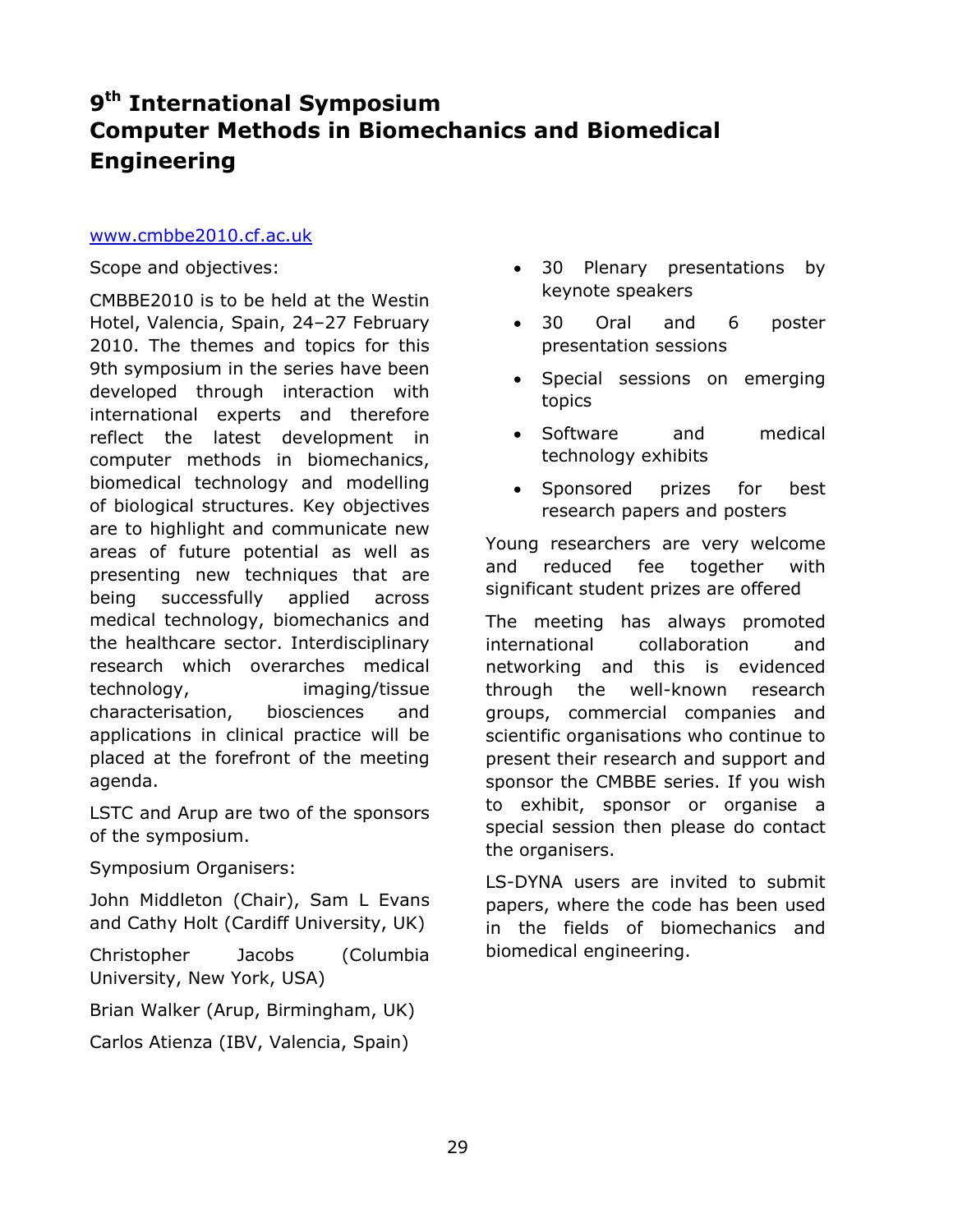

### **The 11th International, LS-DYNA® Users Conference**

**June 06-08, 2010** 

### **Hosted by Livermore SoftwareTechnology Corp.**

To be held at The Hyatt Regency Dearborn, MI

| <b>Abstract Due:</b>                                                                                                                                                                                                                                                                    | email abstract to: papers@lstc.com                                   | <b>Notification:</b> |
|-----------------------------------------------------------------------------------------------------------------------------------------------------------------------------------------------------------------------------------------------------------------------------------------|----------------------------------------------------------------------|----------------------|
| December 4, 2009                                                                                                                                                                                                                                                                        | subject line for e-mail -<br><b>Abstract LS-DYNA Conference 2010</b> | January 22, 2010     |
| Conference Papers: The presenter of each accepted paper will receive<br><b>Paper</b><br>free admission to the conference, provided that the presenter<br><b>Deadline:</b><br>registers for a room at the Hyatt Regency Dearborn under LSTC<br>March 05, 2010<br>Conference registration |                                                                      |                      |

### **Application Areas Being Accepted for Paper Submission:**

| Aerospace<br>$\bullet$<br>Automotive Crashworthiness<br>$\bullet$<br><b>Ballistic and Penetration</b><br>$\bullet$<br><b>Biomechanics</b><br>$\bullet$<br>Civil Engineering<br>$\bullet$<br>Compressible Fluid Dynamics<br>$\bullet$<br><b>Electro Magnetics</b><br>$\bullet$ | <b>Heat Transfer</b><br>$\bullet$<br>Impact and Drop Testing<br>$\bullet$<br><b>Manufacturing Processes</b><br>$\bullet$<br><b>Metal Forming</b><br>$\bullet$<br>Modeling Techniques<br>$\bullet$<br><b>Nuclear Applications</b><br>$\bullet$<br><b>Occupant Safety</b><br>$\bullet$ | Seismic Engineering<br>$\bullet$<br>Ship Building<br>$\bullet$<br>Transportation<br>$\bullet$<br>Virtual Proving Ground<br>$\bullet$ |
|-------------------------------------------------------------------------------------------------------------------------------------------------------------------------------------------------------------------------------------------------------------------------------|--------------------------------------------------------------------------------------------------------------------------------------------------------------------------------------------------------------------------------------------------------------------------------------|--------------------------------------------------------------------------------------------------------------------------------------|
| <b>Abstract Length:</b>                                                                                                                                                                                                                                                       | Approximately 300 words, please include figures, if possible                                                                                                                                                                                                                         |                                                                                                                                      |
| <b>Paper Length:</b>                                                                                                                                                                                                                                                          | Maximum of 3000 words, single-spaced, on 8-1/2" x 11" paper                                                                                                                                                                                                                          |                                                                                                                                      |
| Format:                                                                                                                                                                                                                                                                       | A MS Word template will be provided                                                                                                                                                                                                                                                  |                                                                                                                                      |

### **Contact**: papers@lstc.com **\_\_\_\_\_\_\_\_\_\_\_\_\_\_\_\_\_\_\_\_\_\_\_\_\_\_\_\_\_\_\_\_\_\_\_\_\_\_\_\_\_\_\_\_\_\_\_\_\_\_\_\_\_\_\_\_\_\_\_\_\_\_**

### **Livermore Software Technology Corp. (925) 449-2500 http://www.ls-dynaconferences.com**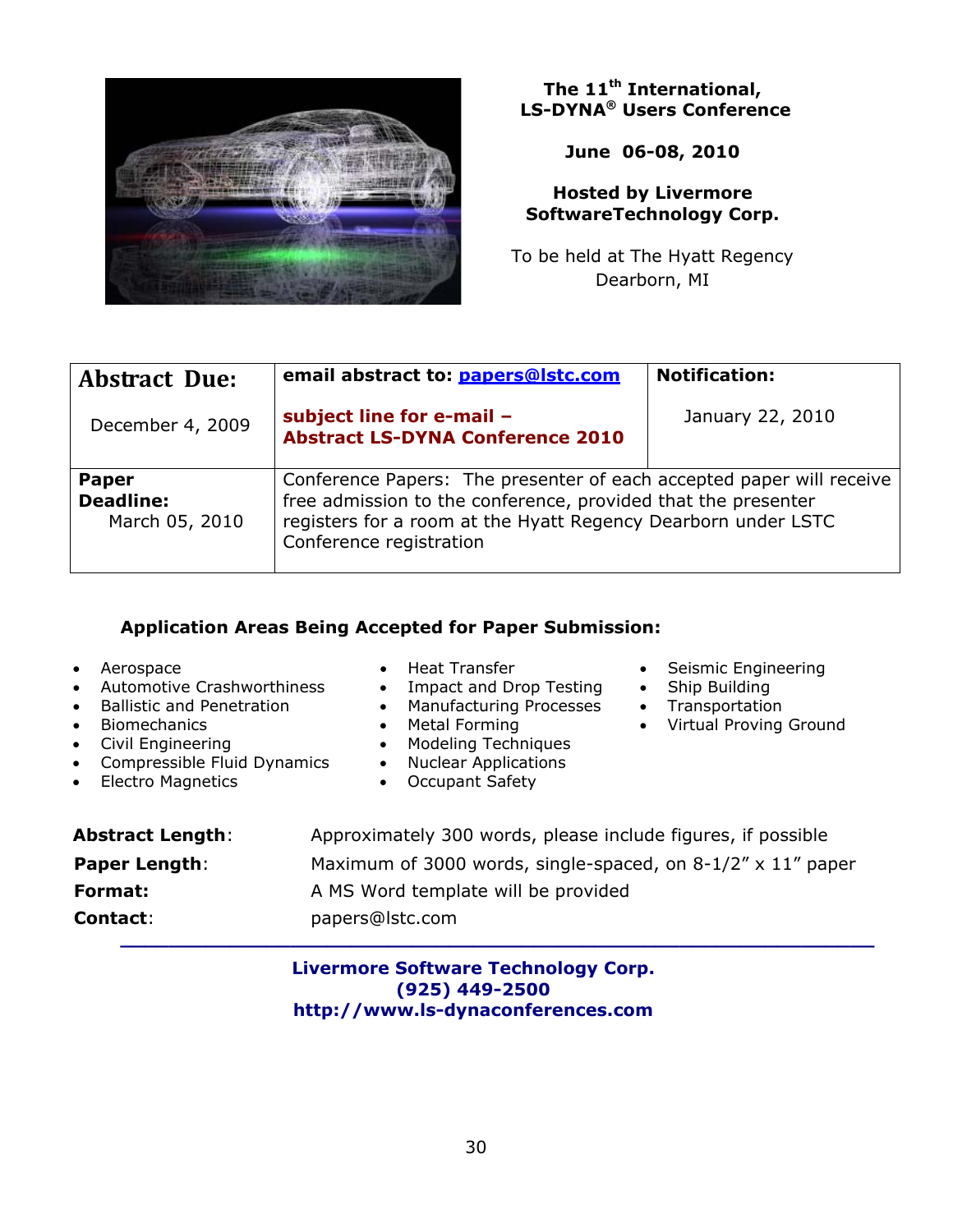### **8th LS-DYNA Forum 2009 in Germany**

DYNAmore invites to the 8th LS-DYNA Forum, November 12th 2009, in Stuttgart, Germany.

Following the successful European LS-DYNA Conference in Salzburg (Austria), this year the German national LS-DYNA conference will be held in form of a one day event with attendance free of charge.

Well known presenters from industry and academia give presentations about their work with LS-DYNA. The main focus of the presentations will be on crash, passive safety, metal forming, and material modelling. Additionally, Dr. John Hallquist (President of LSTC) gives an overview about recent and future developments in LS-DYNA.

Contact: DYNAmore GmbH Industriestr. 2 70565 Stuttgart, Germany Tel. +49 (0) 7 11 - 45 96 00 - 0, Fax +49 (0)7 11 - 45 96 00 – 29 e-mail: info@dynamore.de [http://www.dynamore.de](http://www.dynamore.de/) 

The forum will be ideally for LS-DYNA users to share and discuss experience, to obtain information on upcoming features of LS-DYNA and to learn more about new application areas.

The event will be accompanied by an exhibition featuring the latest software and hardware developments related to LS-DYNA.

The attendance of the conference is free of charge – although registration is necessary. For further information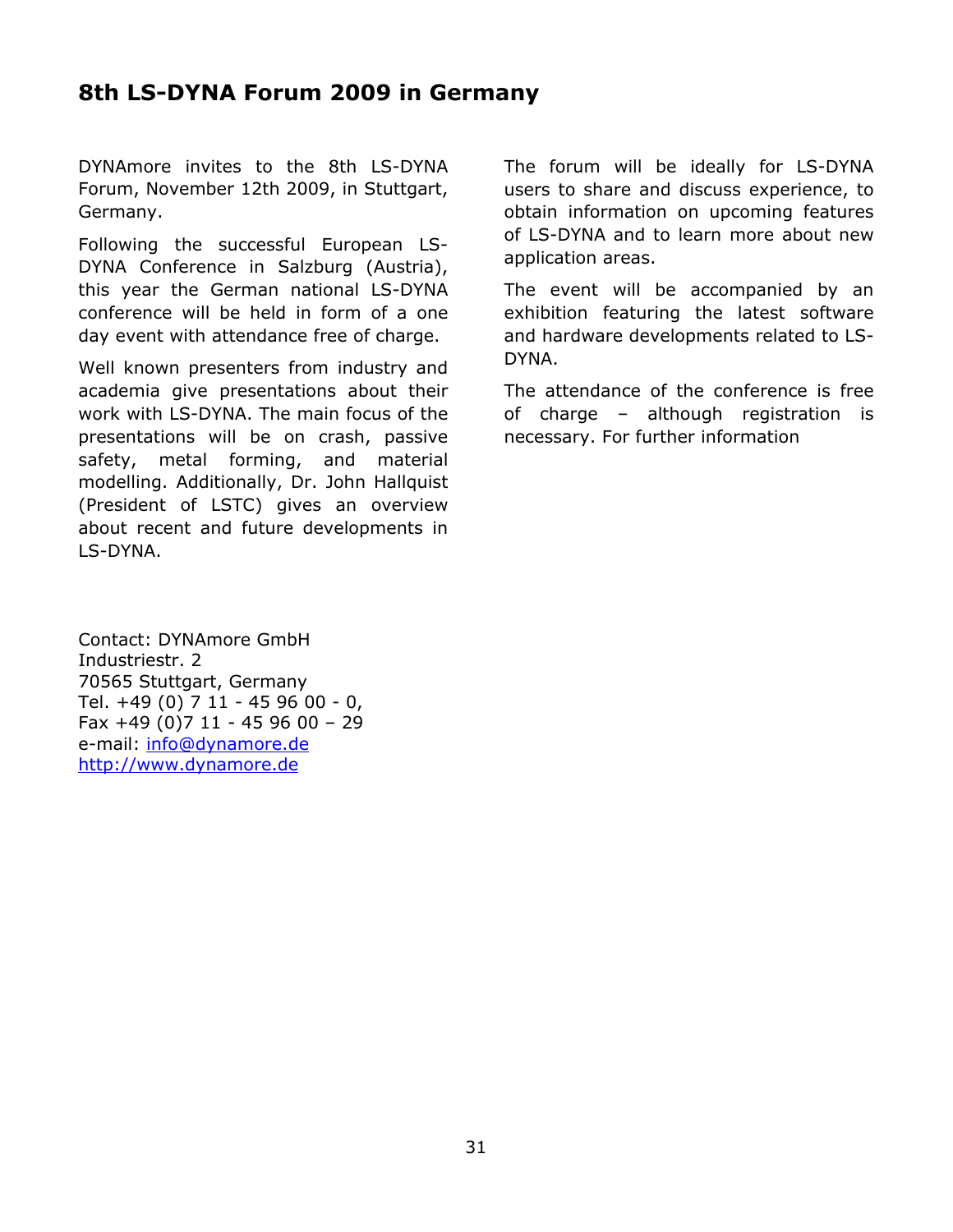### **EnginSoft International Conference**

### **2009 - 1-2 October 2009 – Bergamo – Italy**

### 2nd Announcement and Invitation

Simulation and Virtual Prototyping are seen as key disciplines for achieving progress in engineering and science in the 21st century. In this light, EnginSoft is hosting its International Conference 2009 CAE Technologies for Industry on 1–2 October in Bergamo, Northern Italy concurrently with the ANSYS Italian Conference 2009.

This occasion has long become one of the leading events in Europe for all those involved in CAE, with record attendances in 2008, 2007…

The Conference Committee has received an overwhelming response to the Call for Papers and has now published a provisional list of outstanding papers that will be presented on the 2 days of the conference.

The program covers a wide range of innovative topics and applications in such areas as: optimization, mechanics, industrial applications, structural engineering, manufacturing process simulation, computational fluid-dynamics, emerging technologies, durability and fatigue, rapid and impact dynamic, CAD/CAE integration….

Photo: Conference Venue - Centro Congressi Giovanni XXIII Bergamo

The preliminary list of papers can be viewed on the official conference website: [http://www.caeconference.com](http://www.caeconference.com/)

The Conferences will present the diversity and impact of CAE Technologies to an international audience of users from various industries with different backgrounds, developers, scientists and researchers. The two Conferences will

offer a highly innovative platform for interaction and exchange of knowledge, development and application results. Moreover, they will reveal convincing visions for the future of engineering simulation in industry, research and the academia.

The program features presentations from leading experts and key companies from around the world highlighting applications in automotive, aerospace, energy, marine, oil&gas, consumer goods, environment, biomedicine and other areas.

In several product update sessions and in the demo room, conference attendees will hear about the latest developments of state-of-the-art CAE software encompassing:

ANSYS - ANSYS CFX – ANSYS Fluent – ANSYS ICEM CFD – modeFRONTIER – ANSOFT - Flowmaster – LS-DYNA - MAGMASOFT – FORGE – FTI – THIRD WAVE SYSTEM – ESACOMP…

A large accompanying exhibition will see the world's leading solution providers showcasing products and services covering all aspects of CAE technologies.

Delegates and exhibitors will use the exhibition as an international networking forum to gain new insights, share experiences and to find new business opportunities.

Follow the Sound of Innovation – Be Inspired about CAE –

Come and meet us in Bergamo !

Logistics:

Bergamo is located 1h drive from Milan.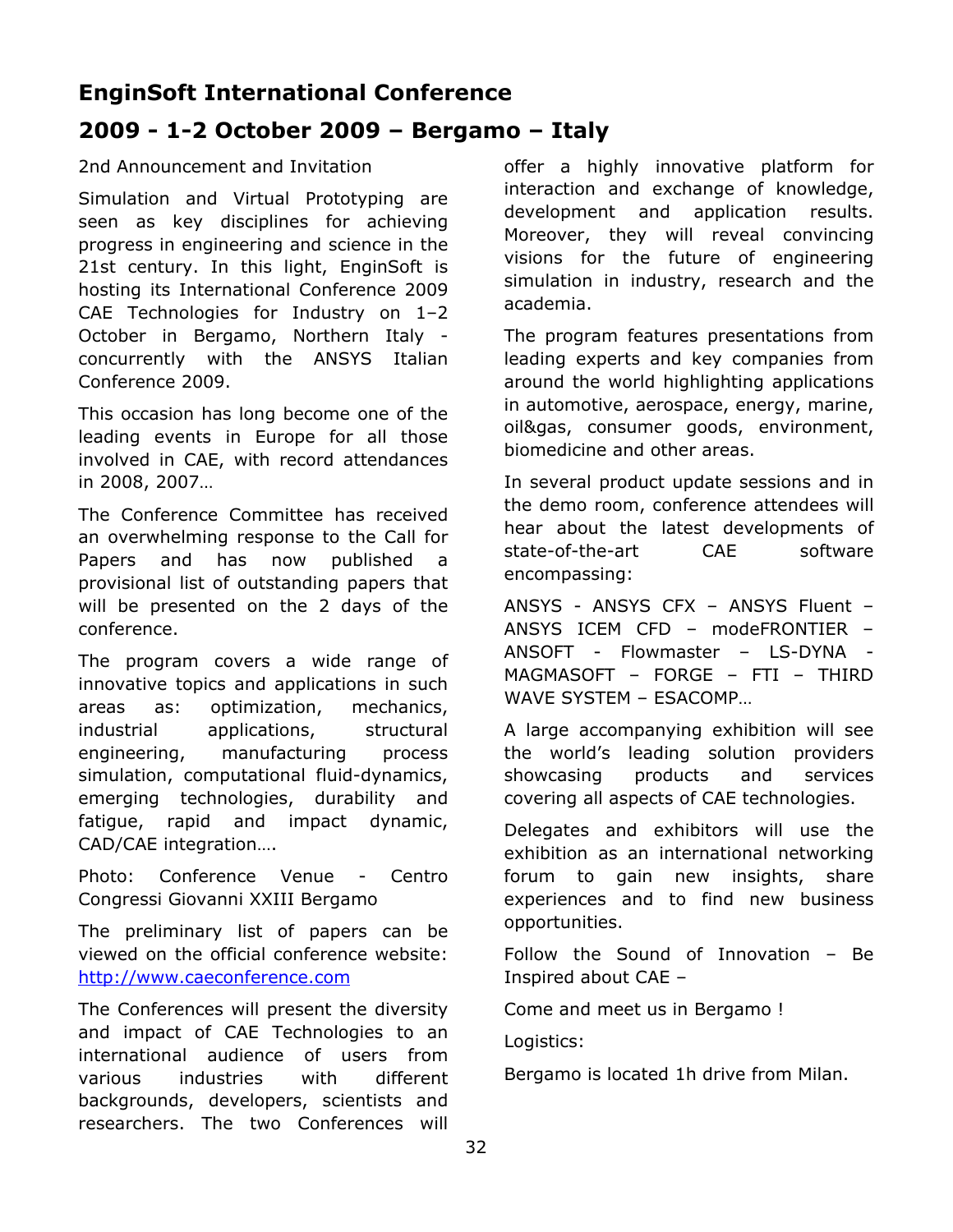Nearest Airports: Bergamo BGY 15 minutes

Milan Linate LIN 1 hour

Milan Malpensa MXP 1,5 hours+

We are very pleased to help you in preparing your trip, accommodation and presence !

For further assistance and information, please contact: Dr. Luisa Cunico, l.cunico@enginsoft.it

In the heart of the territory of Lombardy, Bergamo represents a unique entity for its setting, beauty, history, tradition and culture.

The strategic positioning of the city within the system of the airports of Milan, with the nearby international airport of Bergamo-Orio al Serio, guarantees a tight network of daily connections between Italy and abroad, also with low cost carriers.

The direct link with the national motorway system, allows rapid transfers between the other airports of Northern Italy

(in particular with Milan Linate and Milan Malpensa)

For its vitality in business and value of its economic activity, the territory of Bergamo constitutes one of the fundamental hubs of the Italian economy.

Bergamo's Medieval Citta' Alta

But Bergamo is also history, with the beauty of its impressive medieval Citta' Alta, and its nature, placed as it is, at the foot of the beautiful Orobic Alps and near to the delightful Iseo Lake.

The hotels in the city of Bergamo and surroundings offer highest quality, supported by an excellent infrastructure and first-class services rendered by the local people, at very good quality/price

ratio. The layout of the City, its atmosphere, the traditional hospitality of the people, make Bergamo the ideal place to transform any event into a highly enjoyable and unforgettable moment in time.

Visit the main Conference website: [http://www.caeconference.com](http://www.caeconference.com/)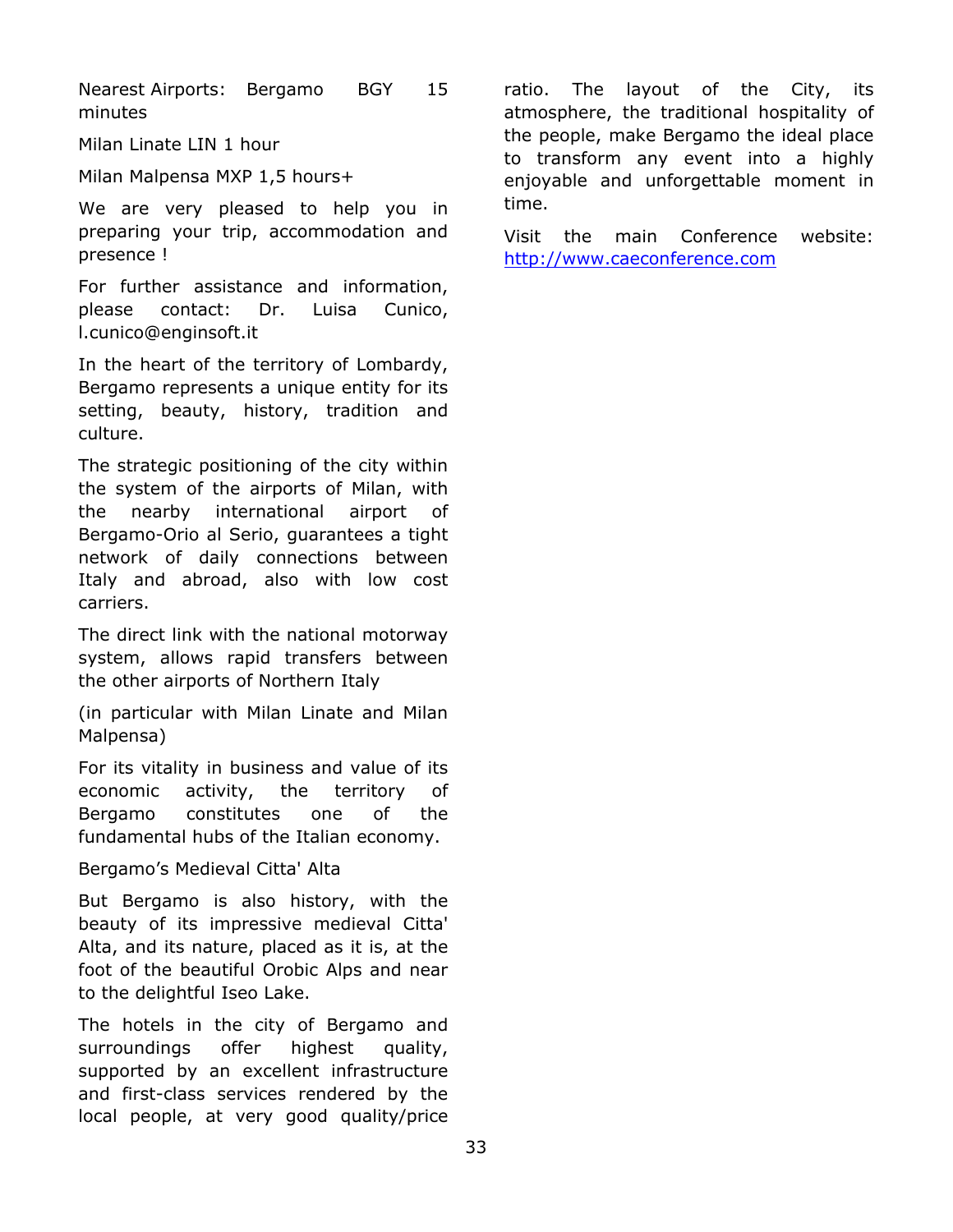| <b>JAPAN LS-DYNA</b>                   | Organized by JSOL Corporation                      |
|----------------------------------------|----------------------------------------------------|
| <b>Users Conference 2009</b>           | October $27^{\text{th}}$ – $28^{\text{th}}$ , 2009 |
| Dates: October 27(tue) - 28(wed), 2009 |                                                    |

JSOL Corporation is hosting JAPAN LS-DYNA Users Conference 2009 for two days, in order to provide opportunities for LS-DYNA Users in Japan to share information and to enhance fellowship.

### **Venue:**

27<sup>th</sup> ANA Hotels Hotel Grand Court NAGOYA

28<sup>th</sup> The Nagoya Urban Institute

### **Lecture Categories**

Mechanical Design

Manufacturing Technology

Automotive Design

Consumer Product Design

Software/Hardware Development

LS-DYNA/CAE Software Application Technology

Material

Optimization

Quality Assurance

New Technology

Harumi Center Bldg.,2-5-24, Harumi, Chuo-ku, Tokyo 104-0053, Japan

JSOL Corporation, Engineering Technology Division

E-mail : [event@sci.jsol.co.jp](mailto:event@sci.jsol.co.jp)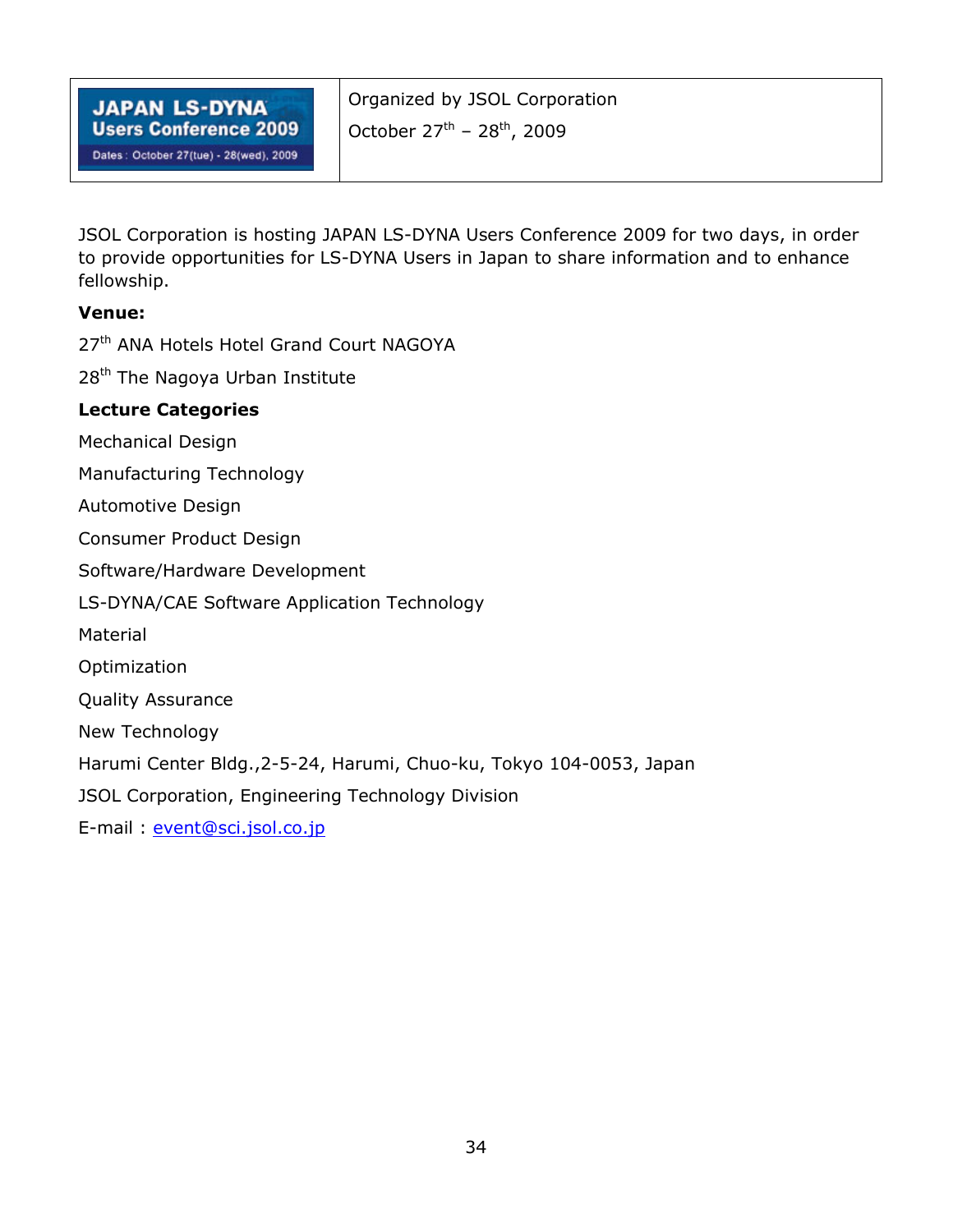

## **Review The 5th China CAE Annual Conference**

The 5th China CAE Annual Conference was held in Lanzhou successfully on July 28th-29th, 2009. CAE conference is organized by China Mechanical Engineering Society (CMES) annually, and it has been recognized as very important event for CAE industry, the conference dedicates to the exchange of information and idea about CAE trends & technical innovation.



Jason Wang - LSTC

LSTC's distributors in China —ETA-China, NEC, ARUP contributed jointly as Golden Sponsor of this conference to promote new technology of LS-DYNA. Mr. Jason

Wang, the senior engineer of LSTC, made a presentation about "ALE-FSI Application and MPP Technology" at this conference. In his presentation, information related to constraint, penalty, projection, and relative velocity based FSI were discussed; On the other hand, MPP technology and the future HPC development trend in LS-DYNA were also introduced.

At this conference, LSTC won a special award "The Best Partner of 2009 China CAE Annual Conference" shown above.

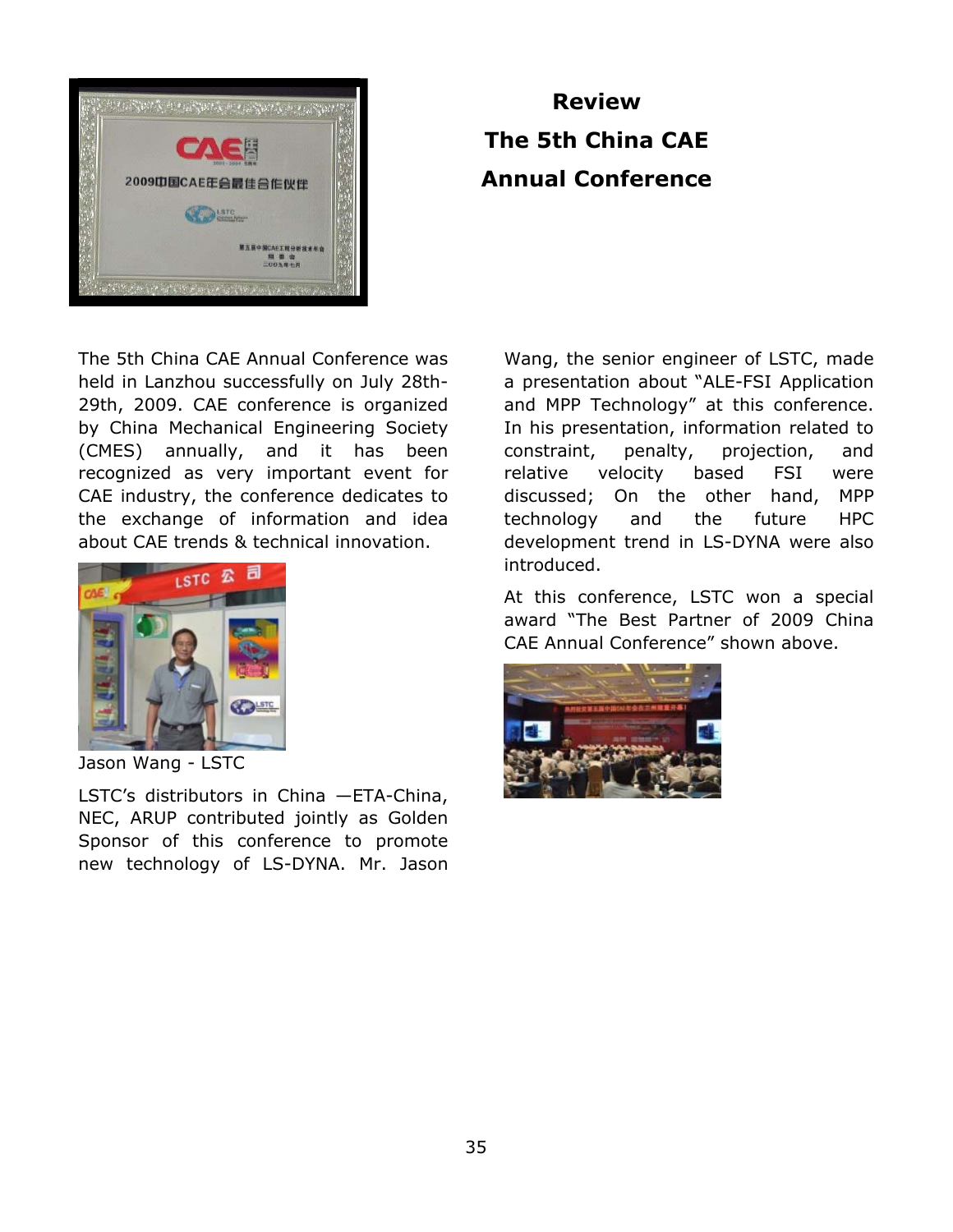

**Cray Acquires PathScale Compiler** 

**Press Releases** 

## **Suite Assets From SiCortex**

Cray Acquires PathScale Compiler Suite Assets From SiCortex

Supercomputer Leader Will Leverage Intellectual Property and Provide a Path Forward for PathScale Customers

SEATTLE, WA, Aug 27, 2009 (MARKETWIRE via COMTEX) -- Global supercomputer leader Cray Inc. (NASDAQ: CRAY) today announced it has acquired the PathScale Compiler Suite assets from SiCortex. Financial terms of the deal were not disclosed.

Cray plans to leverage some of the PathScale intellectual property to enhance Cray's own compiler offerings over time. The company will contribute other parts of the PathScale intellectual property to the open source community through an alliance with NetSyncro.com, an organization of compiler engineers with strong open source ties. NetSyncro.com will continue developing the PathScale Compiler Suite, provide support for users of the software and will rebrand the effort under the original PathScale name.

"Our main goal for this acquisition was to provide clear direction for those Cray customers who want to continue using the PathScale Compiler Suite on Cray supercomputers," said Peter Ungaro, Cray president and CEO. "We believe turning the PathScale compiler's future

development and customer support over to a new and similar PathScale organization accomplishes our goal, as it provides a path forward for PathScale compiler users and helps ensure that the software will have a robust, open source HPC community around it. We also expect our own world-class compiler to benefit from some of the PathScale technology. This is another indicative example of our strategy to acquire the key technology components necessary to building a productive, high performance user environment on our supercomputers."

"I cannot express enough gratitude to Cray in helping rebuild PathScale and giving us this opportunity for the future," said Christopher Bergstroem, PathScale's new CTO. "Our vision ahead is bright and optimistic with a focus to continue our position as one of the highest performing HPC compilers in the industry. As a new member of the PathScale team I intend to lead the way in building a strong open source community for PathScale. We believe our solid commitment to open source will enable the community to thrive by facilitating collaboration, sharing of knowledge, innovation and research."

"PathScale's EKO compiler suite has been a popular choice in the HPC community since 2004," said PathScale Engineering